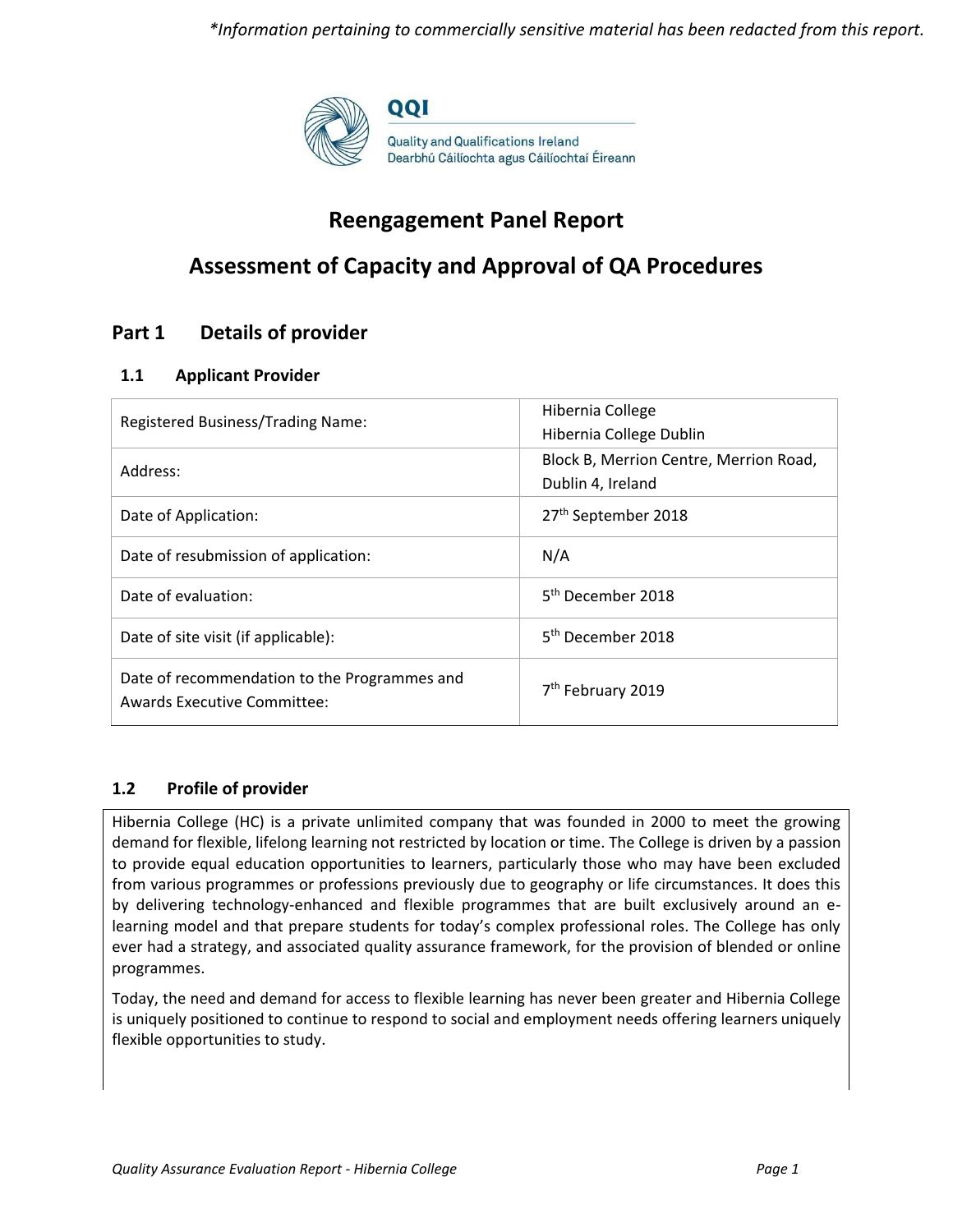

The College's offerings have a strong focus on professional education and practice-based learning for regulated professions - in particular, teaching and, to a lesser extent, the health sciences. Since its establishment, it has grown to a position where its School of Education now provides a significant proportion of Ireland's teacher education and produces annually the largest number of primary school teachers from any higher education institution. The College also offers an extensive suite of continuing professional development (CPD) programmes.

From its inception, Hibernia College has agreed its quality assurance with QQI (through its predecessor Higher Education and Training Awards Council, HETAC) (first in 2002).

At present, the College has approximately 1,700 students enrolled across two professional programmes leading to QQI awards at Level 9 on the National Framework of Qualifications (NFQ):

- Professional Master of Education in Primary Education (PMEP)
- Professional Master of Education in Post-Primary Education (PMEPP)

Each programme has two intakes a year, in Spring and Autumn. The programmes are recognised and accredited by the Teaching Council of Ireland.

In addition, the following qualifications have been awarded by QQI to Hibernia College students:

- Professional Diploma in Education (last award 2017)
- Higher Diploma in Arts in Primary Education (last award 2017)
- Master of Science in Pharmaceutical Medicine (last award 2017)
- Master of Arts in Teaching and Learning (last award 2017).

To date, there have been approximately 8,000 graduates of Hibernia College. Most graduates completed programmes leading to QQI awards, but arising from a number of collaborations, graduates also completed programmes leading to qualifications of the University of the Western Cape, South Africa, and the University of London.

In 2017, QQI validated a Bachelor of Science (Honours) Degree in Nursing in General Nursing, which is currently before the Nursing and Midwifery Board of Ireland (NMBI) for accreditation.

. The initial intake will be of 25 students.

Hibernia College also offers a series of online CPD programmes for teachers. These programmes are approved by the Department of Education and Skills (DES), which incentivises Primary School teachers to take such approved CPD programmes by awarding Extra Personal Vacation (EPV) days to participants. Over 2,300 teachers enrolled on these programmes during Summer 2018.

The College is currently developing proposalsfor additional blended or online programme provision in the future including:

.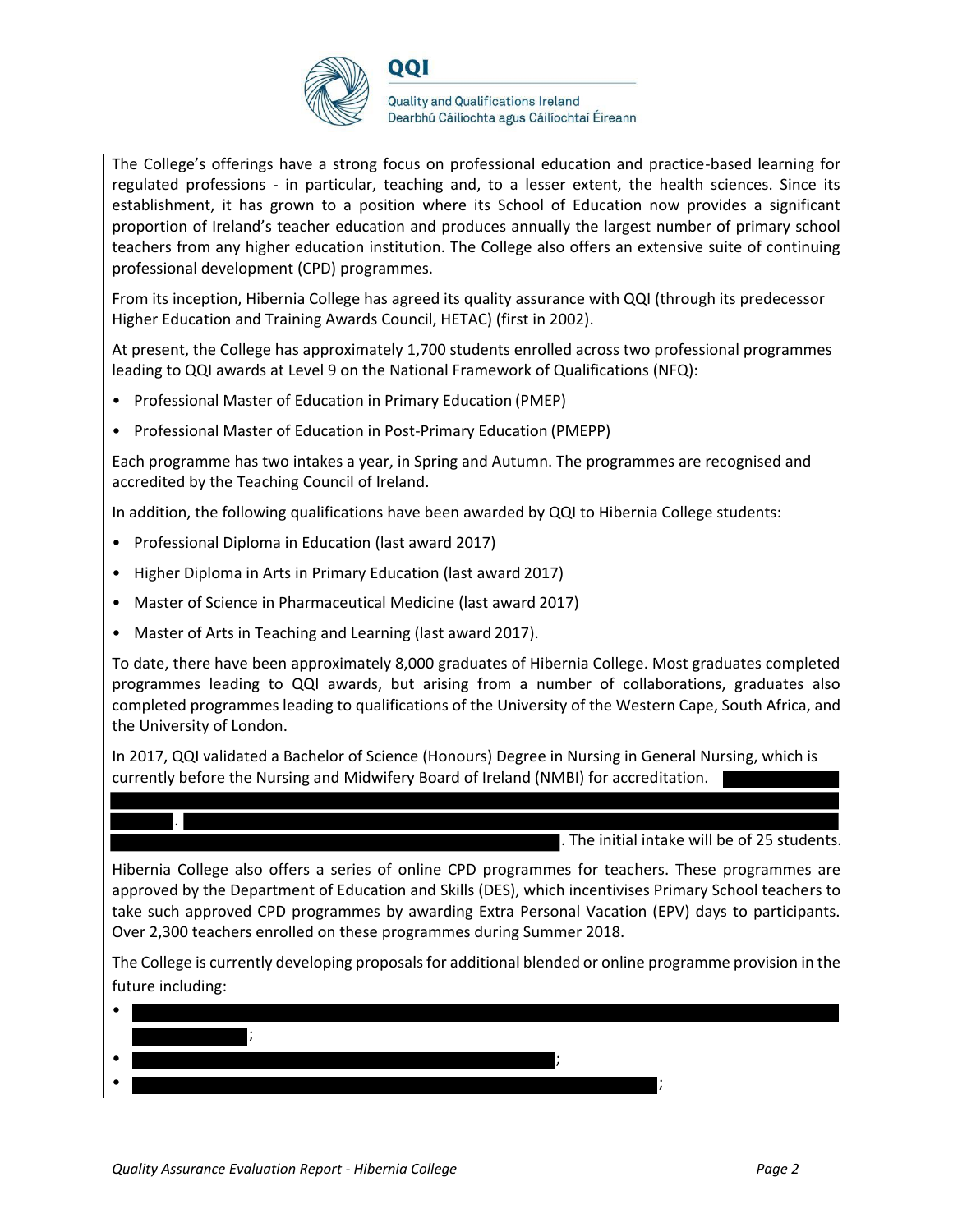

.

001

**Quality and Qualifications Ireland** Dearbhú Cáilíochta agus Cáilíochtaí Éireann

Hibernia College was a research node of Plymouth University (2013 – 2018) approved to offer PhD research supervision to appropriately qualified students, leading to a Plymouth University PhD in Education. The Plymouth partnership enabled the College to offer higher education programmes equivalent to Level 10 of the NFQ.

The College has had a Director of Research since 2013, and over the past five years has grown its research profile significantly. There are two organisational dimensions to research activity. Firstly, as the provider of postgraduate programmes, all current students must undertake a research dissertation as part of their programme. This means that currently there are over 1,700 students undertaking or preparing to undertake a dissertation. In turn, there are over 150 research supervisors, who are supported in their work by the Director of Research.

2017 saw the publication of the first volume of student research papers, *Hibernia College Primary Education Papers*, followed in 2018 by volume two. These publications include a selection of the highest quality dissertations representing a wide range of research topics from across the Professional Master of Education programmes. This student work is set in the context of an institutional commitment to research, which manifests itself in both the development of research partnerships and in the work of the College's academics, both individually and with peers across the world. Since 2012, the College has hosted a biannual Research Conference with international and national speakers, as well as contributors from Hibernia College.

# **Part 2 Panel Membership**

| Name                     | Role of panel member | Organisation                    |
|--------------------------|----------------------|---------------------------------|
| Dr Marion Palmer         | Chair                | Former Head of Department of    |
|                          |                      | Technology and Psychology, IADT |
| Prof. Grainne Conole     | <b>SME</b>           | Dublin City University (DCU)    |
| Prof Gary Walsh          | <b>SME</b>           | University of Limerick (UL)     |
| <b>MS Louise Kearins</b> | <b>SME</b>           | Institute of Technology Sligo   |
| Mr Barry Clohessy        | Student              | USI                             |
| Mr Hugh Mc Bride         | Secretary            | <b>GMIT</b>                     |

Note:

•

Dr Marion Palmer was the external chair of a Hibernia College committee from December 2016 to January 2017 when the committee completed its work and disbanded.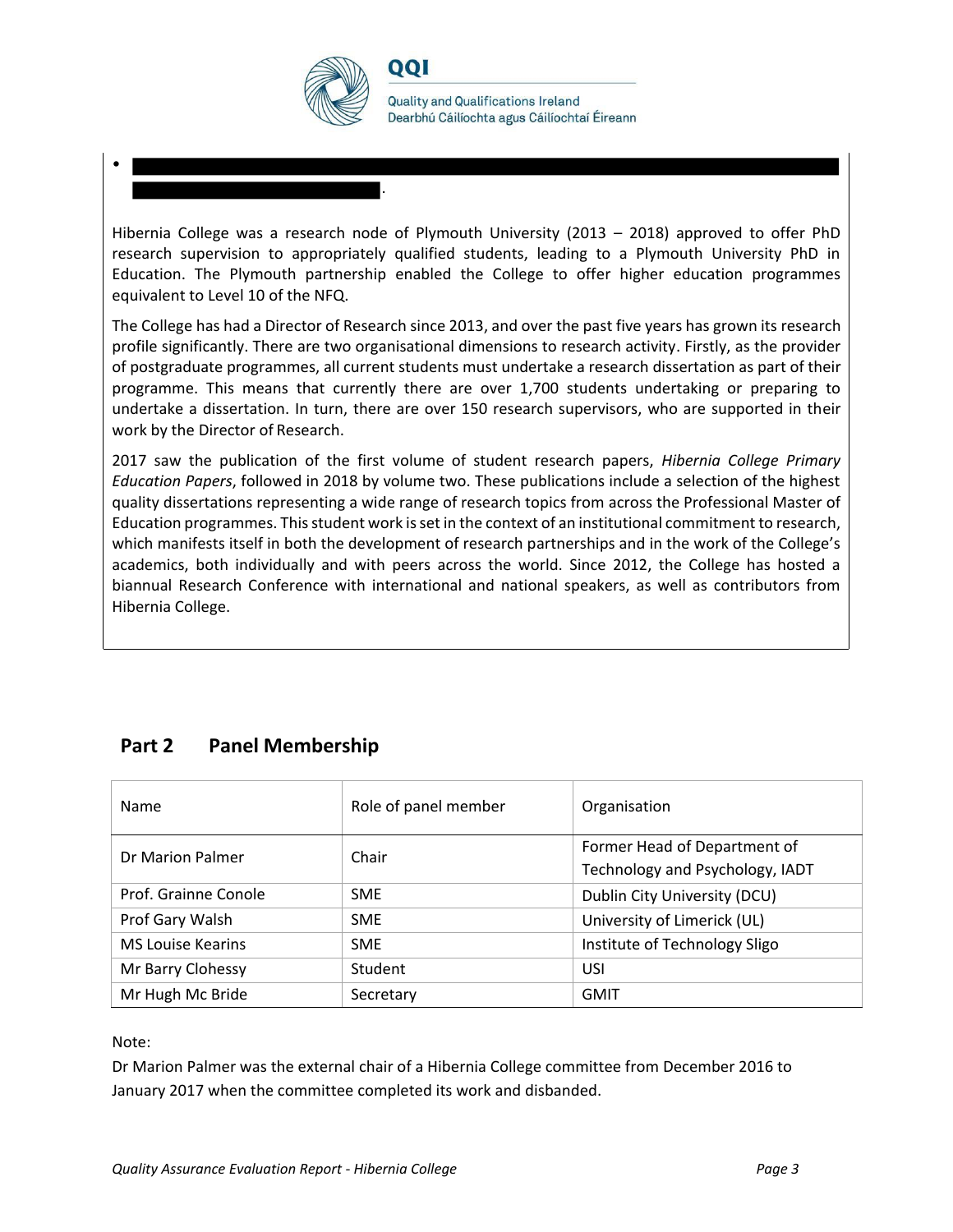

# **Part 3 Findings of the Panel**

### **3.1 Summary Findings**

The panel considers that Hibernia College's Quality Assurance (QA) procedures, capacity and governance are appropriate and fit-for-purpose of providing blended and online programmes leading to QQI awards in Education, Healthcare, Arts and Social Sciences at Level 8 and 9 of the NFQ.

The panel is satisfied that the College has demonstrated its continuing capacity to meet QQI criteria for QA through its documentation and particularly through the nature of the engagement of College staff with the panel during the site visit. This was commendable and engendered panel confidence in the integrity of the documentation and the College's capacity to deliver on its commitments. The panel were impressed by the openness, honesty, enthusiasm, dedication, competence and coherence evinced by the staff team; the awareness and shared ownership of QA demonstrated by staff across all functions; and by their manifest pride in, and commitment to, a culture of continuing self-reflection and continuous improvement clearly focussed on enhancing the quality of the learner experience which is at the heart of all staff activities and the College identity.

The panel is satisfied that the College has an appropriate structure to assure good governance, with a clear separation of responsibility, authority and accountability between academic and corporate affairs.

The panel noted evidence of a good communication structure throughout the organisation, including active liaison and engagement across different staff roles, levels and functional areas. This was particularly evident in the extent to which the staff were well-informed about the College strategy, plans, operations and QA, and in the level of integration and knowledge-sharing within and across staffteams.

The panel considers that the new QA framework approved in August 2018 is comprehensive, integrated, coherent and user-friendly. The policy template is well structured, consistently applied, and the style of writing provides clarity and intelligibility for users, including students. The panel welcomes the College's understanding of the framework as an iteratively evolving suite of documents and an organic mechanism, and its commitment to continuous incremental improvement based on stakeholder experience of application. The panel commends the College on the scale and scope of the work undertaken in transforming the QA framework.

The panel commends the College for its excellent and dedicated Adjunct Faculty, for the manner in which Adjunct Faculty are valued by the College as an integral part of the staff team, and for the mechanisms in place to support and strengthen the relationship. In this context, the panel noted that the College has recruited Adjunct Faculty to full-time faculty roles and that former full-time faculty continue to work as Adjunct Faculty.

The panel were impressed with the range of learning and teaching research in which the College is involved, the manner in which this feeds into and informs practice, and the culture of welcoming and sharing new idea. The panel commend the College for the use of up-to-date cutting edge pedagogy including, for example, ABC Learning Design.

In the spirit of constructive criticism and with a view to supporting continuous improvement in QA, the panel have a number of recommendations for QA improvement and enhancement. These are summarised in Part 6 of this report.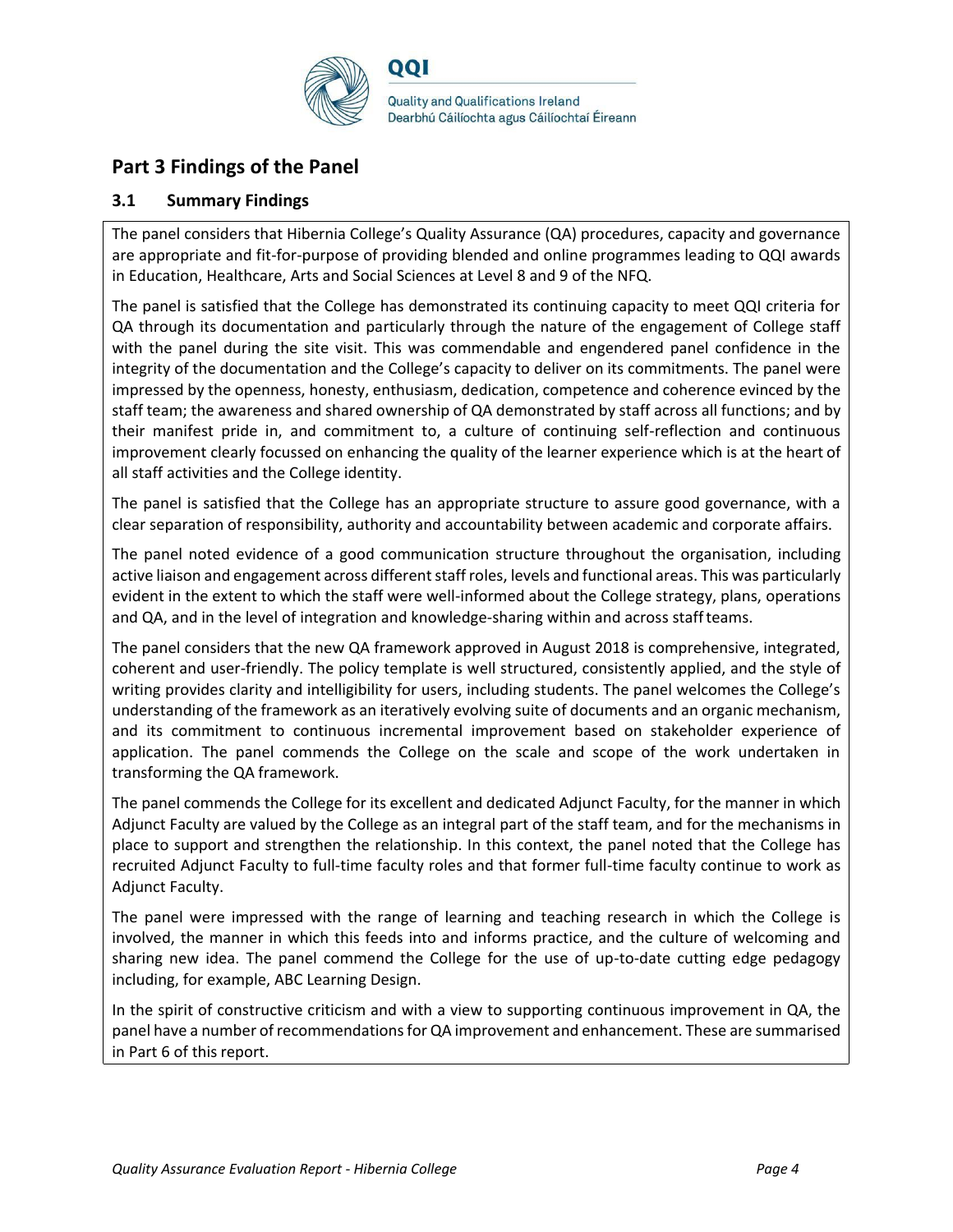

## **3.2 Recommendation of the panel to Programmes and Awards Executive Committee of QQI**

The panel advises QQI that it recommends approval of Hibernia College QA procedures within its approved scope of provision.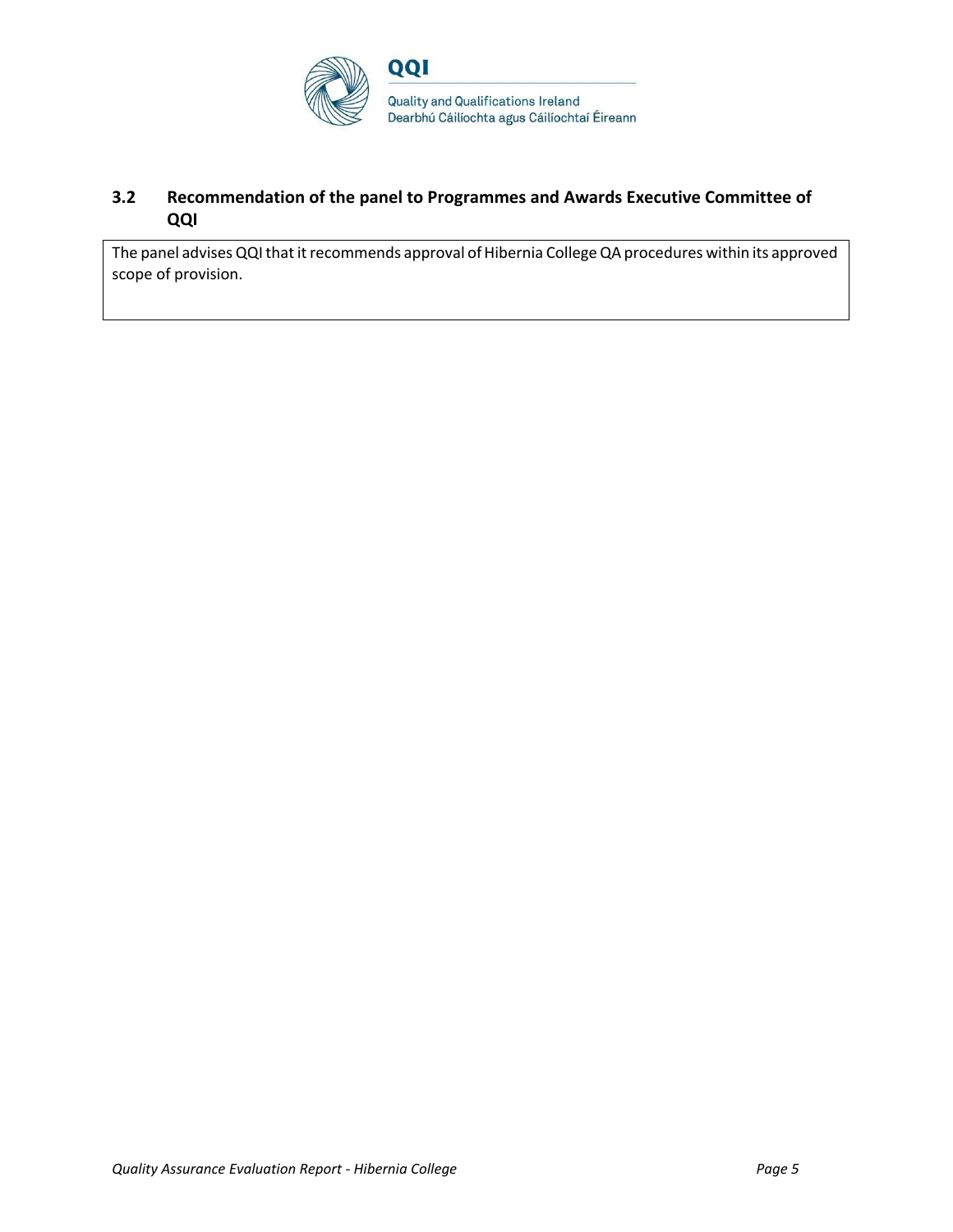

# **Part 4 Evaluation of provider capacity**

#### **4.1 Legal and compliance requirements:**

- *4.1.1(a) Criterion: Is the applicant an established Legal Entity who has Education and/or Training as a Principal Function?*
- *4.1.2(a) Criterion: Is the legal entity established in the European Union and does it have a substantial presence in Ireland?*
- 4.1.3(a) **Criterion:** *Are any dependencies, collaborations, obligations, parent organisations, and subsidiaries clearly specified?*
- *4.1.4(a) Criterion: Are any third-party relationships and partnerships compatible with the scope of access sought?*
- 4.1.5(a) **Criterion:** *Are the applicable regulations and legislation complied with in all jurisdictions where it operates?*
- 4.1.6(a) **Criterion:** *Is the applicant in good standing in the qualifications systems and education and training systems in any countries where it operates (or where its parents or subsidiaries operate) or enrols learners, or where it has arrangements with awarding bodies, quality assurance agencies, qualifications authorities, ministries of education and training, professional bodies and regulators.*

#### **Findings**

The panel recommends that QQI can be satisfied that Hibernia College meets this criterion and each of the sub-criteria (where applicable).

The applicant is a private unlimited company which has education and training as its principal function. The documentation and supporting evidence provided by Hibernia College includes a copy of the company details verified by the Company Registration Office, clear statements of its principal function, a statement of compliance with all relevant legislation and regulatory requirements applicable to the provision of education and training in Ireland and a Statutory Declaration that the information provided in the application is true and complete.

Hibernia College is not involved in any formal collaborations or partnerships for programme provision at present. A number of proposed collaborations are clearly specified in the documentation which are compatible with the College's scope of provision.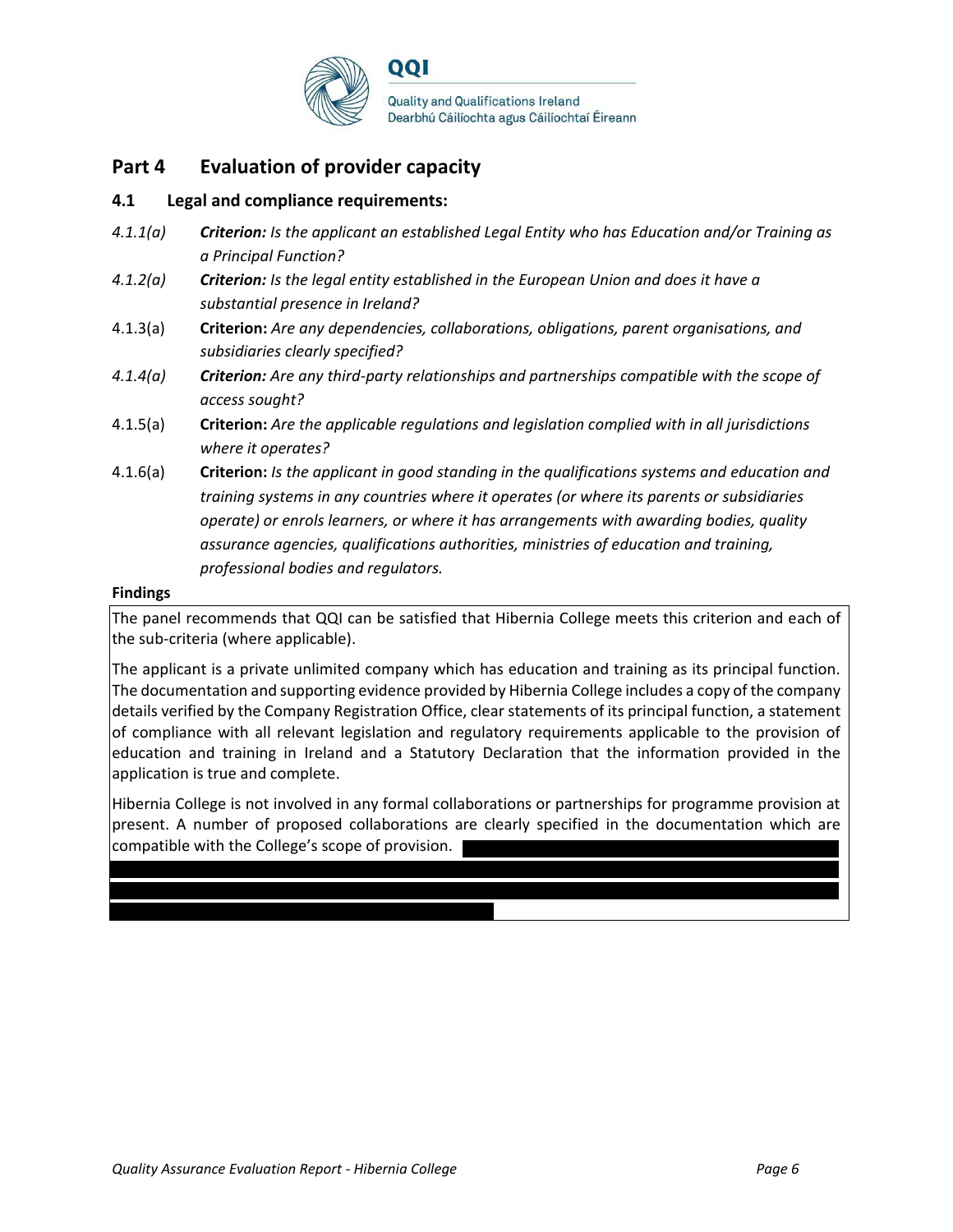

#### **4.2 Resource, governance and structural requirements:**

- 4.2.1(a) **Criterion:** *Does the applicant have a sufficient resource base and is it stable and in good financial standing?*
- 4.2.2(a) **Criterion:** *Does the applicant have a reasonable business case for sustainable provision?*
- 4.2.3(a) **Criterion:** *Are fit-for-purpose governance, management and decision making structures in place?*
- 4.2.4(a) **Criterion:** *Are there arrangements in place for providing required information toQQI?*

#### **Findings**

The panel recommends that QQI can be satisfied that Hibernia College meets this criterion and each of the sub-criteria.

The documentation provided by Hibernia College indicates that it is stable and in good financial standing. Supporting evidence includes: a statement of actual Income & Expenditure for FY 2018 and budgeted figures for FY 2019 and FY 2020 which indicate a strong and sustainable financial performance; details of public liability insurance and a current Tax Clearance Certificate.

Hibernia College's business case is based on a clear strategy of providing equal education opportunities for learners, particularly those who may have been excluded from various programmes or professions previously due to geography or life circumstances. It is a strategy grounded in providing access and progression opportunities, outside of the traditional entry pathwaysto higher education, through blended or online programme provision, currently for people with a vocational empathy for teaching or nursing. This was clearly reiterated by both senior management and staff during discussions with the panel. The success enjoyed by the College over nearly two decades attests to the soundness of its business case and its capacity for sustainable provision and continued growth and development.

During the panel visit, the Chief Financial Officer (CFO) explained the importance attached to cost management, to improving process cost efficiency consistent with enhancing the quality and effectiveness of service provision, and to careful cash management. The annual budget and budgeting process is an important control mechanism in this regard. The budget is prepared in consultation with heads of the various functional areas, and the College plans to devolve responsibility for budgets to department heads to improve the management of financial resources.

The panel is satisfied that the College has fit-for-purpose governance, management and decision making structures in place, with a clear separation and definition of responsibility, authority and accountability for academic and corporate affairs. This is documented in Hibernia College's Policy for Governance and Management and in its Corporate Governance Code.

The panel were provided with an organisation chart, on request, shortly prior to the panel visit. The initial documentation included terms of reference for the Executive Management Team (EMT) and the Academic Board (AB), and job descriptions for the Registrar, Quality Assurance Officer and Faculty Manager. The organisation structure was explicated further by a comprehensive presentation of the organisation chart and a discussion with the EMT during the site visit. This included a clear specification of the formal roles, responsibilities and terms of reference of the various boards, committees and post-holders, and of their formal reporting relationships and lines of communication.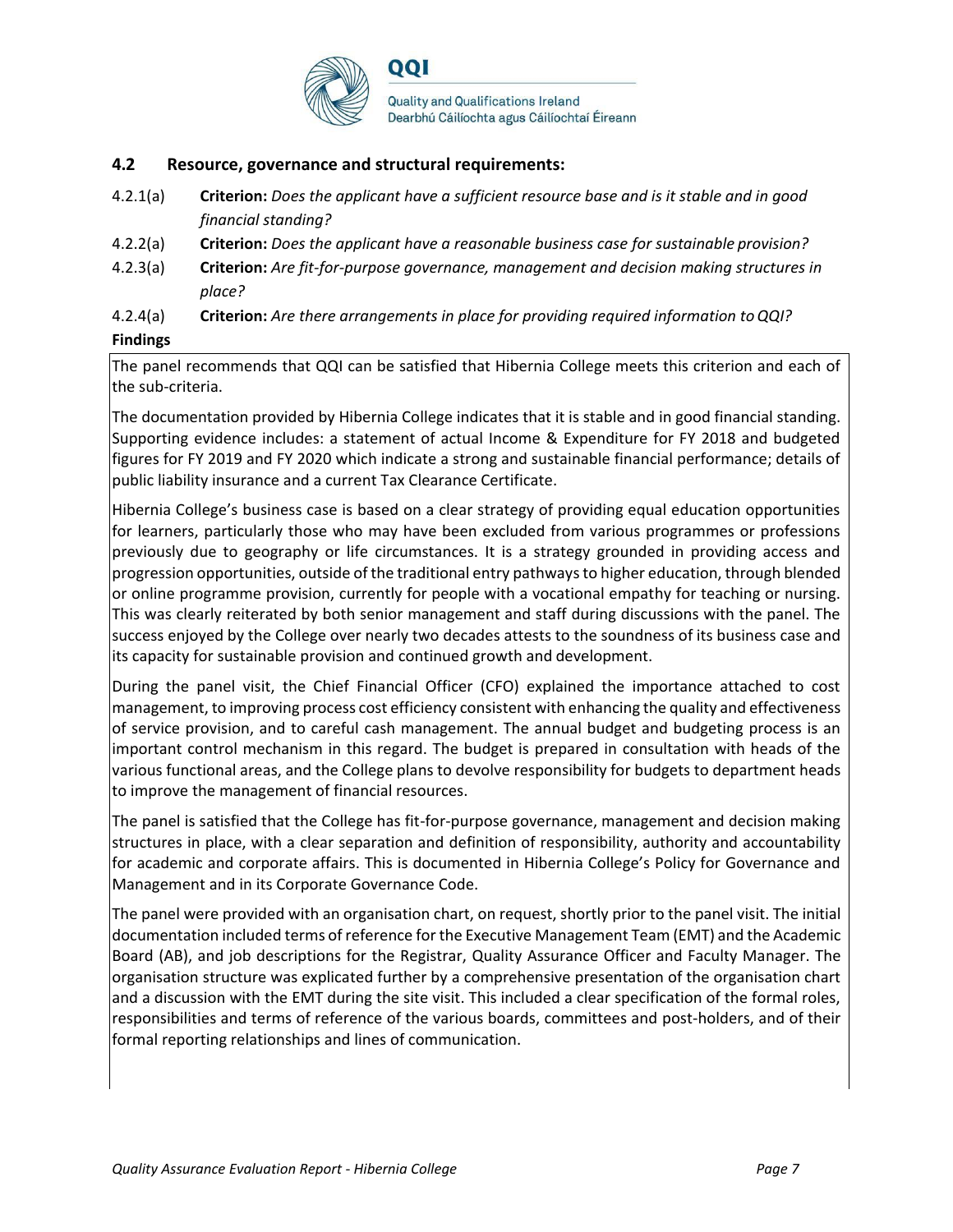

The Board of Directors is the governing authority of the College. The CEO reports to the Board and has the responsibility of ensuring that the day-to-day running of the College and its performance is in accordance with the strategic goals determined by the Board. The EMT reports to the CEO.

The Board of Directors has formally delegated all authority for academic decision-making to the Academic Board (AB), which is the ultimate decision-making body for academic matters. It is chaired by the Academic Dean and it reports directly to the Board of Directors. The composition and membership of the AB and each of its subcommittees are clearly defined and includes elected student representatives, faculty, adjunct faculty and administrative staff representatives. The key role of the Registrar in managing academic affairs and providing leadership in academic quality assurance is clearly acknowledged and understood. The Academic Dean and Registrar are both members of the EMT.

Although it was explained in discussions, the panel recommends that the relationship between the roles of the Academic Dean and Registrar be clarified in the documentation. The panel also recommends that the organisation chart should be dated.

The Human Resources Management (HRM) and Legal functions are both outsourced. The College has confidence in the current arrangements and considers that they are appropriate, beneficial and work well. The arrangements will be kept under review as the College grows. The panel recommends that this arrangement be outlined in the documentation.

Adjunct Faculty are not employees of the College. Rather, they are contracted as independent suppliers for the provision of specified services, requiring a new contract for each particular service delivery. This well-established arrangement has gone through legal proofing and has clearance from the Revenue Commissioners. The Faculty Manager has responsibility for managing the contracting process based on scheduled requirements for programme provision.

The panel considers that the structural nature of the relationship between Hibernia College and Adjunct Faculty is fit-for-purpose. However, the panel does not consider that the arrangement is explained with sufficient clarity in the documentation and recommends that this should be done, including outlining the role of the Faculty Manager in the contracting process and in managing Adjunct Faculty.

The panel is satisfied that Hibernia College has appropriate arrangements in place for providing required information to QQI. The Registrar, in particular, has a key liaison role in this regard, and in ensuring and supporting a proactive engagement between the College staff and QQI.

#### **4.3 Programme development and provision requirements:**

- 4.3.1(a) **Criterion:** *Does the applicant have experience and a track record in providing education and training programmes?*
- 4.3.2(a) **Criterion:** *Does the applicant have a fit-for-purpose and stable complement of education and training staff?*
- 4.3.3(a) **Criterion:** *Does the applicant have the capacity to comply with the standard conditions for validation specified in Section 45(3) of the Qualifications and Quality Assurance (Education and Training) Act (2012) (the Act)?*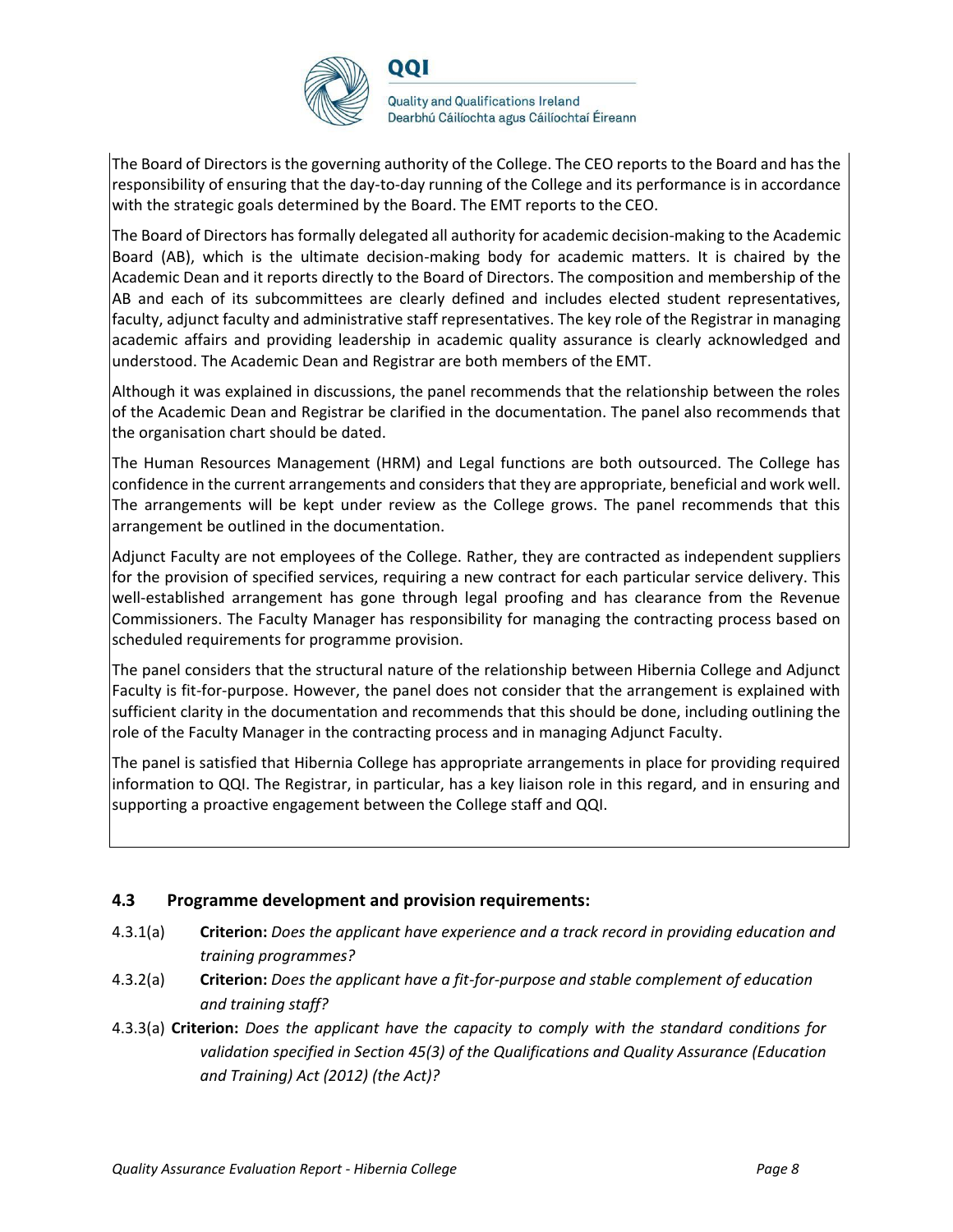

- 4.3.4(a) **Criterion:** *Does the applicant have the fit-for-purpose premises, facilities and resources to meet the requirements of the provision proposed in place?*
- 4.3.5(a) **Criterion:** *Are there access, transfer and progression arrangements that meet QQI's criteria for approval in place?*
- 4.3.6(a) **Criterion:** *Are structures and resources to underpin fair and consistent assessment of learners in place?*
- 4.3.7(a) **Criterion:** *Are arrangements for the protection of enrolled learners to meet the statutory obligations in place (where applicable)?*

#### **Findings**

The panel recommends that QQI can be satisfied that Hibernia College meets this criterion and each of the sub-criteria.

Hibernia College has long experience and a distinguished track record in providing blended and online education and training programmes, particularly in the area of teacher education. It is well recognised as such and is highly respected within the sector, including by the Teaching Council of Ireland.

The College full-time employees comprise the EMT, Faculty and Support Staff. In addition to the staff team working in its Dublin premises, it employs a dedicated technical support team in Westport, Co. Mayo. Faculty, technical support and administration staff appear to work closely together as a highly integrated, coherent team with a shared focus and commitment to ensuring students have a high quality experience.

The panel considers that the design and integration of employee roles and the capacity of the employee complement are appropriate to the model, scale and scope of current and planned programme provision. The panel had some concerns that the post of Head of Digital Learning was vacant; however, the vacancy is recent and recruitment to fill the position is at an advanced stage.

The panel also had some concerns about the potential challenge to employee capacity for systematic module and content review and enhancement, arising from the growth in the scale and scope of provision and from the demands of keeping pace with disciplinary, pedagogical and technological developments. The panel was, however, reassured in this regard by the awareness of the staff team of the nature of the challenges ahead and their apparent preparedness to embrace them individually and collectively.

The service contractor model for Adjunct Faculty enables Hibernia College to tap into a deep pool of highly qualified and experienced talent that is available throughout the country, providing it with flexibility in its operations and capacity. At any point in time the College may have service contracts with up to 400 Adjunct Faculty in a variety of academic roles including as tutors, authors, research supervisors and placement support. The College has had no difficulties in recruiting Adjunct Faculty and has an established panel of approved potential contractors to draw on. Adjunct Faculty are greatly valued by the College. They are recognised and treated as an integral part of the academic team with a particular and critically important role in fostering student engagement. In this context, the panel noted that the College has recruited Adjunct Faculty to full-time faculty roles and that former full-time faculty continue to work as Adjunct Faculty.

The College recognises the staffing challenges posed by the planned introduction of the Bachelor of Science (Honours) Degree in Nursing and it is working closely with its collaborative partner hospital group to address these. The initial small scale intake of 25 students will ensure that there is no initial capacity over-reach and will provide a valuable basis for learning from experience.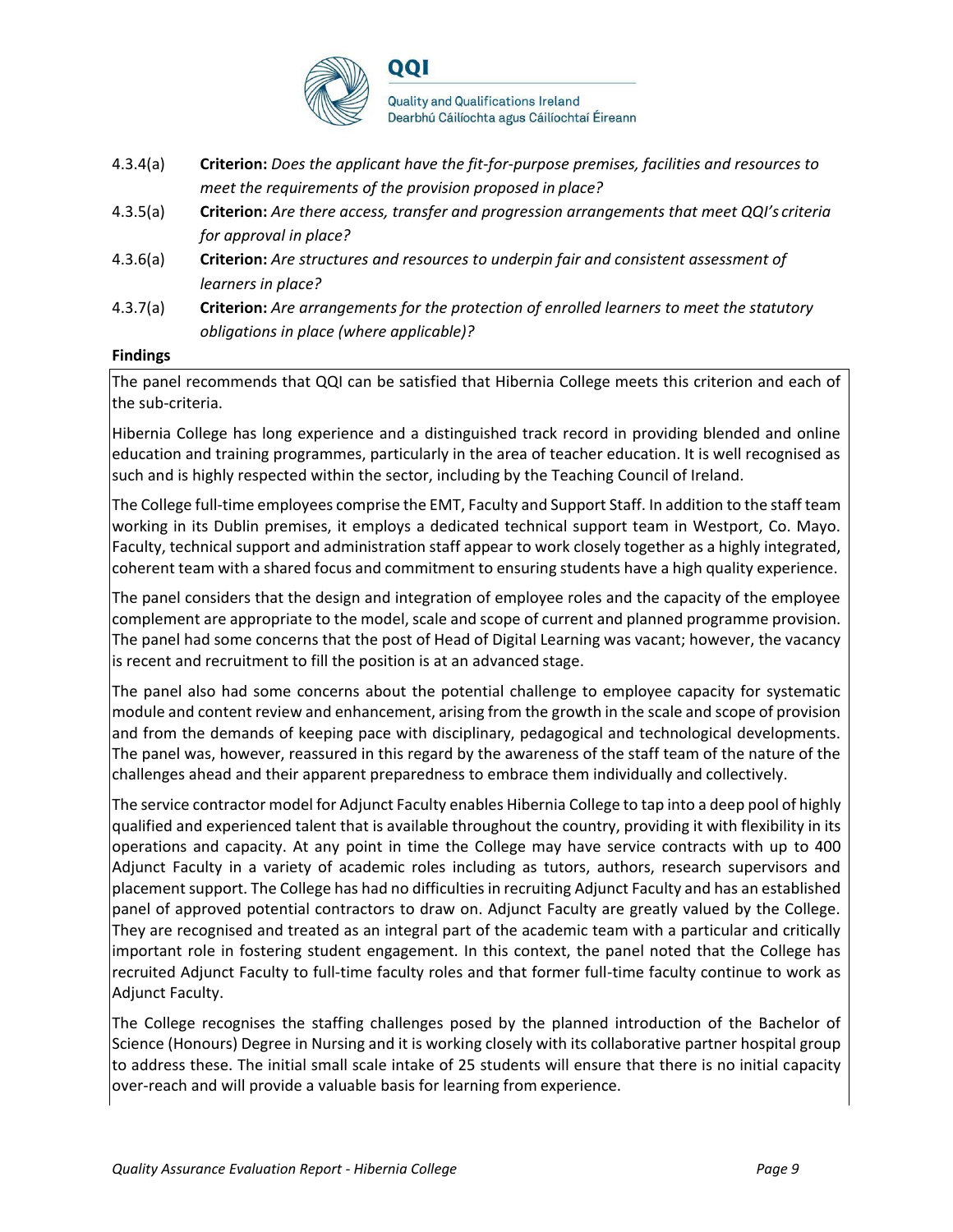

**Quality and Qualifications Ireland** Dearbhú Cáilíochta agus Cáilíochtaí Éireann

It is the panel's opinion that Hibernia College has a strong staff team that is fit-for-purpose and stable. The panel were impressed by: the openness, honesty, enthusiasm, dedication, competence and coherence evinced by the staff team during the panel visit; the awareness and shared ownership of QA demonstrated by staff across all functions; and by their manifest pride in, and commitment to, a culture of continuing self-reflection and continuous improvement clearly focussed on enhancing the quality of the learner experience.

Hibernia College has undertaken significant investment since 2015 in upgrading its IT applications, infrastructure and people to provide enhanced capacity and capability in supporting learners. This includes investment in MyHELMS (a virtual learning environment used by students, faculty and staff), Moodle upgrade (from 3.1 to 3.5), InPlace (placement management), Quercus (student information system), Dynamics CRM, Office 365 and Access Dimensions (finance system). The College has regular offsite backups in place and a full replication of the internal infrastructure. It has centralised AV/Malware protection. The process of integrating the various systems remains a work-in-progress. During the visit, the Panel were provided with a demonstration of the MyHELMS system. The panel is satisfied that the IT infrastructure and capacity, including staff technical support and training for use, is fit-for-purpose and appropriate to the model, scale and scope of current and planned blended and online programme provision.

The College has a specific Policy for Access, Transfer and Progression that accords with QQI requirements. It also has structures and processes necessary to ensure fair and consistent assessment of learners as set out in a number of inter-related policy documents within the overall suite of policy documents in the Hibernia College Quality Framework (HCQF).

### **4.4 Overall findings in respect of provider capacity to provide sustainable education and training**

The panel is satisfied that Hibernia College is a reputable and sustainable organisation. It has fit-forpurpose governance, management and decision making structures, and adequate and appropriate staffing and IT infrastructural resources, that are appropriate to the provision of blended and online programmes leading to QQI awards in Education, Healthcare, Arts and Social Sciences at Level 8 and 9 of the NFQ.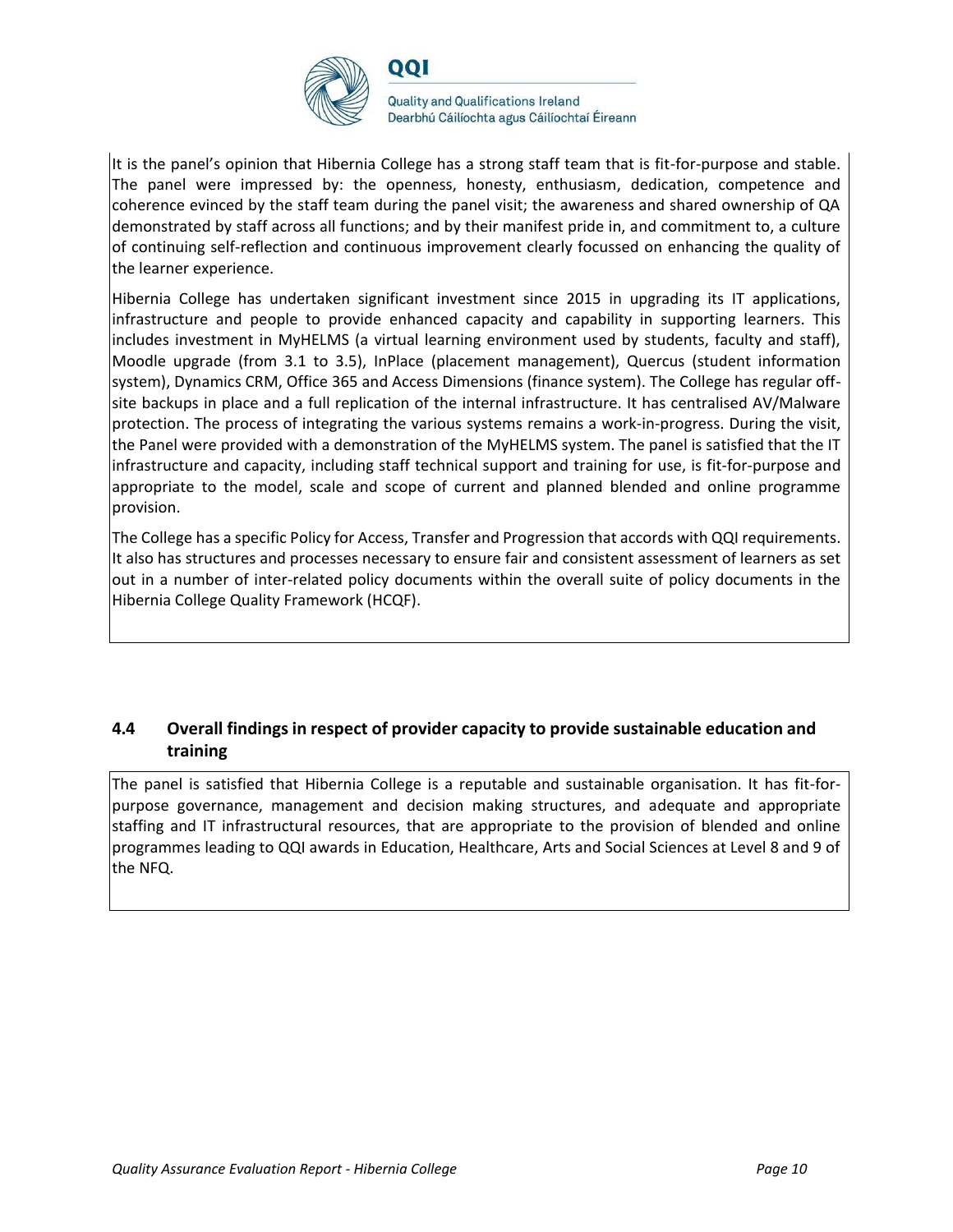

# **Part 5 Evaluation of draft QA Procedures submitted by Hibernia College**

*The following is the panel's findings following evaluation of Hibernia College quality assurance procedures against QQI's Core Statutory Quality Assurance Guidelines (April 2016). This section of the report follows the structure and referencing of the guidelines.*

#### **1 GOVERNANCE AND MANAGEMENT OF QUALITY**

#### *Panel Findings:*

The panel considers that Hibernia College's arrangements for the governance and management of quality are well planned, comprehensive, coherent, integrated, clearly documented and fit-for-purpose.

The Board of Directors has formally delegated all authority for academic decision-making to the Academic Board (AB), which is the ultimate decision-making body for academic matters. It is chaired by the Academic Dean and it reports directly to the Board of Directors. The composition and membership of the AB is clearly defined and includes elected student representatives, faculty, Adjunct Faculty and administrative staff representatives.

The key role of the Registrar in managing academic affairs and providing leadership in academic quality assurance is clearly acknowledged and understood. The Academic Dean and Registrar are both members of the EMT. Although it was explained in discussions, the panel recommends that the relationship between the roles of the Academic Dean and Registrar be clarified in the documentation.

The AB is advised by a number of standing subcommittees and ad hoc subcommittees that are established as required. The standing subcommittees are: Programme Boards; Teaching, Learning and Assessment Committee; Research Committee; Ethics Committee; Board of Examiners. The ad hoc subcommittees are: The Disciplinary Committee; Complaints Committee; Appeals Committee. The composition, membership and terms of reference for each subcommittee are clearly documented. Student representation is provided for other than to the Teaching, Learning and Assessment Committee and the Board of Examiners. The panel were reassured during the site visit that the student voice is heard and respected. Provision is made for the appointment of external membership to each subcommittee.

The panel recommends that provision be made for the inclusion of student membership and learning designers on the Teaching, Learning and Assessment Committee.

The panel noted a small but potentially confusing inconsistency in the documentation which refers to Directors of Discipline as members of the AB rather than Programme Board Directors. It recommendsthat this titling inconsistency be amended.

The panel also noted the recent changes in the academic management structure with the appointment of a Head of School of Education in August 2018, and the potential long-term positive impact this may have for quality assurance and enhancement. The new role is not currently represented within the documentation. Other key structural changes which are yet to be reflected in the documentation are the relocation of the College's Director of Research to report to the Head of School of Education, and the restructuring the role of the Director of Student and Alumni Services to a role entitled Head of Student Services within the School of Education directly reporting to the Head of School of Education.

The panel recommends that the documentation be amended to incorporate the changes that have been made in the academic management structure.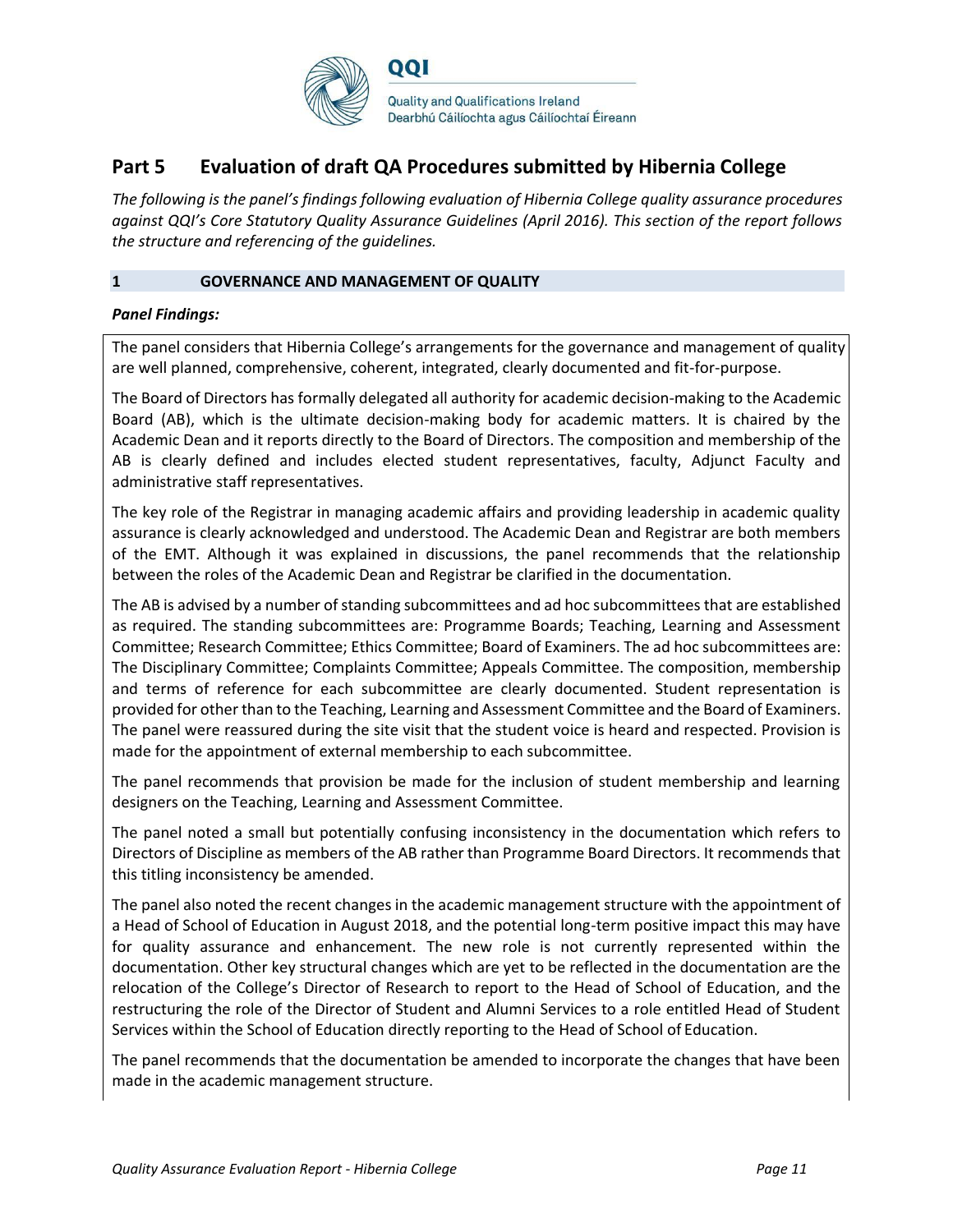

The panel notes and welcomes the proposed introduction of a formally documented academic risk management framework.

The panel welcomes the recognition by Hibernia College in their application for reengagement (section 8.4), and reiterated during the panel visit, of the gap and the related challenge of enhancing the formal, systematic inter-communications between governance and management bodies so that recent changes in management structures are seamlessly integrated with updates to academic governance and its documentation.

#### **2 DOCUMENTED APPROACH TO QUALITY ASSURANCE**

#### *Panel Findings:*

Hibernia College's AB approved a new QA framework in August 2018, comprising an overarching QA policy document, The Hibernia College Quality Framework (HCQF), and a related suite of documented polices for specific areas of academic process and practice. The HCQF is an infrastructure of strategy, policy, procedure and supporting resources to inform and support decision-making and day-to-day activities in the College.

The panel considers that the new QA framework is comprehensive, integrated, coherent and userfriendly. The policy template is well structured, consistently applied, and the style of writing provides clarity and intelligibility for users, including students. The panel welcomes the College's understanding of the framework as an iteratively evolving suite of documents and an organic mechanism, and its commitment to continuous incremental improvement based on stakeholder experience of application. The panel commends the College on the scale and scope of the work undertaken in developing the new QA framework.

The panel welcomes the recognition by Hibernia College in their application for reengagement (section 8.4), and reiterated during the panel visit, of the gap and the related challenge of systematically embedding the HCQF and specific policies and procedures within the routine functioning of the College's academic governance and management, and of continuing to provide training and support for staff and stakeholders.

The panel had some concerns about possible policy area gaps including in relation to blended and online learning, collaborations, plagiarism and assessment 'marks and standards'. These concerns were addressed satisfactorily during the panel visit, and the College's approach of incorporating these areas into a range of inter-related policy documents using a distributed approach was explained and clarified. In order to ensure visibility of these areas within the framework, to promote policy integration and for user convenience, the panel recommends that the College prepare summary mapping sheets for each of the areas of panel concern, identifying the various policy documentsinto which the related QA procedures are dispersed and embedded.

The panel also recommends that the College formulate a policy for Intellectual Property as an addition to the HCQF. This should address inter alia any potential issues relating to webinars.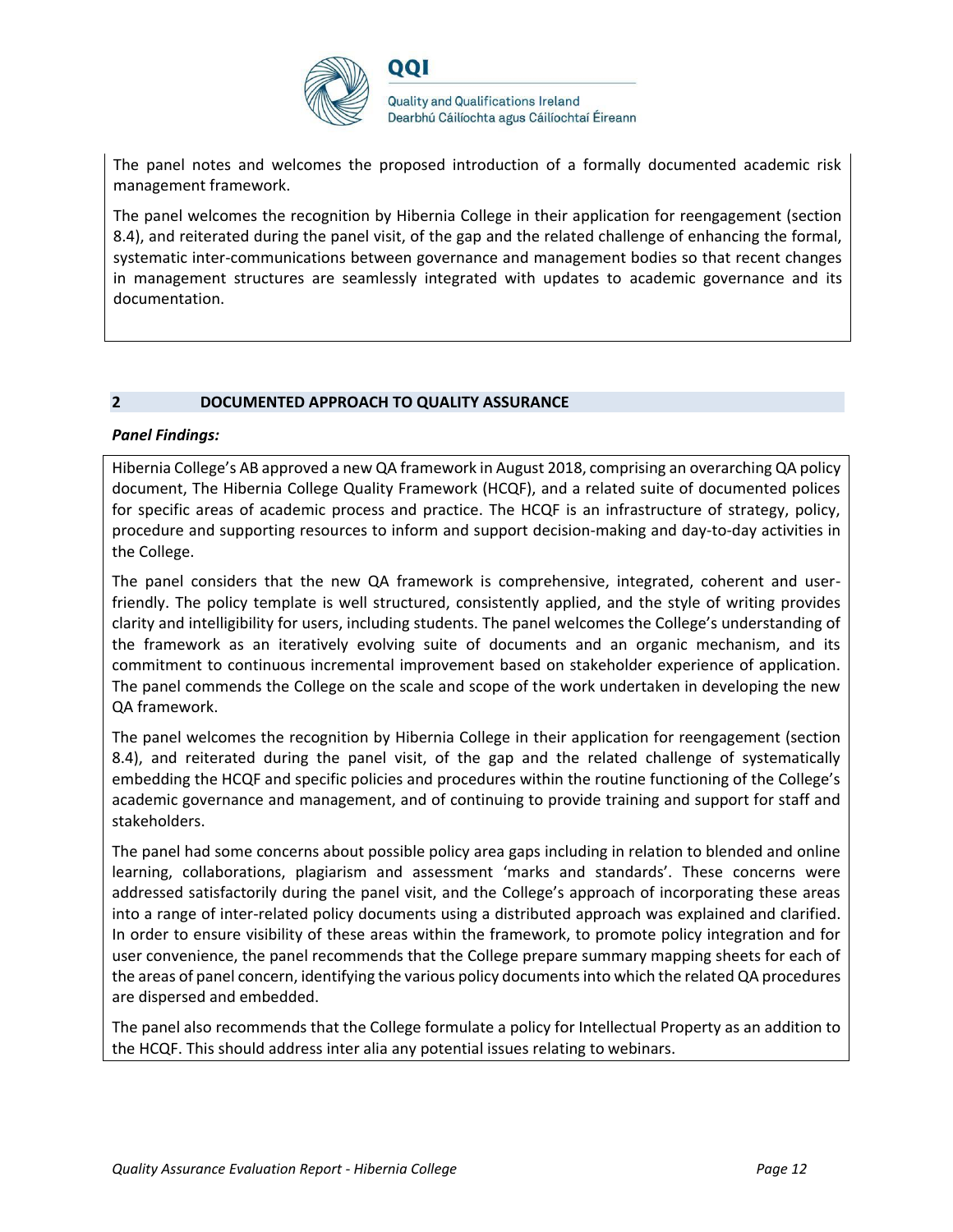

#### **3 PROGRAMMES OF EDUCATION AND TRAINING**

#### *Panel Findings:*

Hibernia College offers only blended or online professional education and training programmes. At present it offers two programmes leading to QQI awards at Level 9 on the NFQ:

- Professional Master of Education in Primary Education (PMEP)
- Professional Master of Education in Post-Primary Education (PMEPP)

The programmes are recognised and accredited by the Teaching Council of Ireland.

DOI

The College also offers a series of online CPD programmes for teachers which are approved by the DES.

.

The panel is satisfied that the QQI accredited programmes offered by Hibernia College are within its approved scope of provision. The panel is also satisfied that the College's human resource and technological capacity, and its quality assurance framework, are well documented and fit-for-purpose of providing its programmes on a blended or online learning basis, focussed on ensuring the learner has a high quality teaching and learning experience in a stimulating and supportive learning environment.

Comprehensive information about the programmes for prospective students is published on the College website, including entry requirements, fees and payment schedule, and a programme delivery and assessment calendar.

The HCQF includes a Policy for Access, Transfer and Progression (ATP), with a stated aim of ensuring inclusivity and equality of opportunity for prospective and current students and alumni. It states the College's adoption of the AHEAD Charter for Inclusive Teaching and Learning and its commitment to reflecting this in quality assurance policies and procedures, and in the teaching, learning and assessment practices of the College.

The implementation of the policy for ATP is supported by a Policy for Admission setting out recruitment, application and entry criteria for students, a Policy for Recognition of Prior Learning and a Procedure for Admission Interviews.

As a College exclusively dedicated to the provision of blended or online learning opportunities, it does not have a specialised adjunct policy for this form of pedagogy as is the case in many traditional higher education providers. Rather, the thrust of the entire HCQF is on quality assurance for blended and online learning programme provision, which is core to the HCQF and to each of the documented polices for specific areas of process and practice including for the Design of Programmes and Curricula, for the Development and Approval of Programmes, for the On-going Monitoring of Programmes and for Periodic Review.

The panel recommends that the College prepare flow diagrams to illustrate the inter-related processes of programme design, development, delivery, on-going monitoring and periodic review.

Programme Boards (PB) play a key role in programme management. They are supported by a programme administration team who work closely with faculty. Mechanisms used by PBs for on-going programme monitoring include, inter alia: feedback from faculty, from Adjunct Faculty and from support services staff;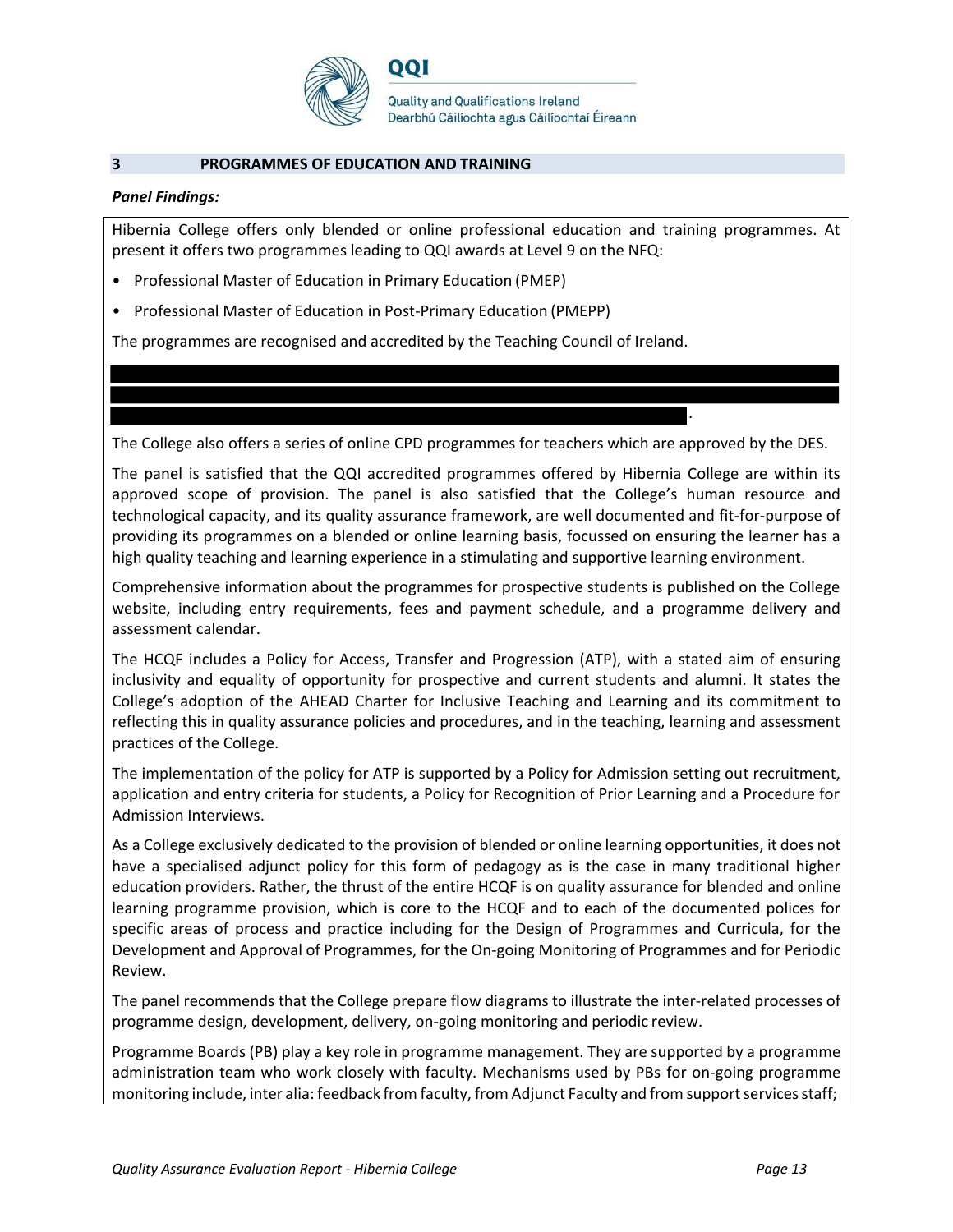

student feedback; end of module surveys; external examiner reports; programmes progression, retention and engagement information; graduate destination surveys. Each PB prepares an Annual Report for the AB.

The panel recommends that the systematic ways in which the various feedback loops are closed be clarified further in the documentation. For example, clarify the process for ensuring that issues identified in PB Annual Reports are followed-up and acted on. Similarly, for example, clarify the process for communicating student survey feedback to Adjunct Faculty.

The face-to-face element of programmes is delivered in regional centres. The HCQF includes a Policy for Ensuring and Maintaining the Quality of Physical Learning and Assessment Environments.

#### **4 STAFF RECRUITMENT, MANAGEMENT AND DEVELOPMENT**

#### *Panel Findings:*

The panel considers that Hibernia College's structures and processes for staff recruitment, management and development are well planned, coherent, clearly documented and fit-for-purpose.

HCQF includes a draft Policy for Assuring the Quality of Adjunct Faculty. It also includes a corporate Policy for Recruitment/Internal Selection and procedural Guidelines for Recruitment Process.

The Faculty Hub and staff induction site are important tools to support staff and faculty. These two online locations on MyHELMS house training and information for faculty and staff across a range of role specific areas. Within each location there is a mandatory section on the HCQF and also a section specifically for student facing staff providing training on the implementation of certain key policies and procedures. The College plans to provide a digital badge in QA for those who complete all elements of the training.

In addition to on-going training for the blended and online environment, staff development mechanisms include fee support to pursue further qualifications, support for attendance at conferences, Erasmus+ (staff mobility), Hibernia College's own publication for internal research and internal webinars.

The panel noted evidence of a good communication structure throughout the organisation, including active liaison and engagement across different staff roles, levels and functional areas. This was particularly evident in the extent to which the staff were well-informed about the College strategy, plans, operations and QA, and in the level of integration and knowledge-sharing within and acrossstaff teams. Management have on-going engagement with faculty regarding budgets and programme delivery and operate an open door policy including for new ideas and proposed changes.

Adjunct Faculty are contracted for the provision of specified services based on defined programme need within a highly structured delivery planning process, including taking account of the regional distribution and location of students. Adjunct Faculty roles include tutor, author, research supervisor and placement support. Candidates for each of the roles are typically individuals working within the sector, who are qualified both professionally and academically at Level 9 or higher and are adjudged to have the necessary specialised knowledge, skills and competence required for the defined service role. The College has an established panel of approved Adjunct Faculty located throughout the country.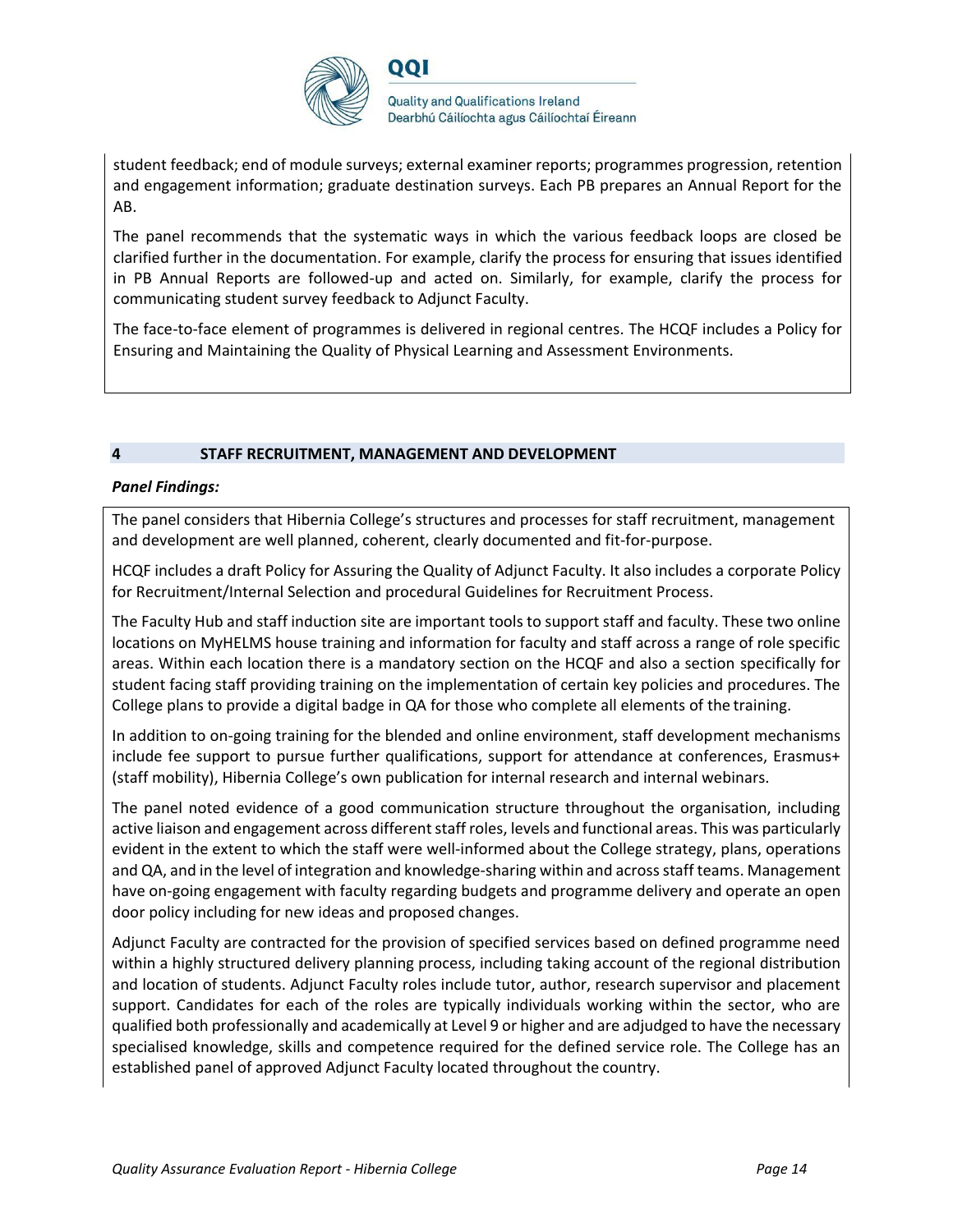

**Quality and Qualifications Ireland** Dearbhú Cáilíochta agus Cáilíochtaí Éireann

The service contractor model for Adjunct Faculty enables Hibernia College to tap into a deep pool of highly qualified and experienced talent that is available throughout the country, providing it with flexibility in its operations and capacity. At any point in time the College may have service contracts with up to 400 Adjunct. Adjunct Faculty are greatly valued by the College. They are recognised and treated as an integral part of the academic team with a particular and critically important role in fostering student engagement. In this context, the panel noted that the College has recruited Adjunct Faculty to full-time faculty roles and that former full-time faculty continue to work as Adjunct Faculty.

Following recruitment, Adjunct Faculty are provided with full access to the Faculty Hub and staff induction site on MyHELMS for initial orientation, induction and training. Other training mechanisms include initially shadowing other experienced Adjunct Faculty, a 'buddy' system, regular face-to-face and online meetings with module leads and participation in training days throughout the year. Mechanisms for monitoring Adjunct Faculty performance and for ensuring consistency of approach include providing each tutor with the same learning materials and delivery plan, onsite float visits by module leads, listening back to webinars and tutorials, student feedback and by statistical review and comparative regional analysis of student assessment results. When issues are identified, faculty and management will follow-up with advice or further training. In the event that Adjunct Faculty performance continues to be unsatisfactory, service contracts will be rescinded and contractors will not be reengaged.

All staff development support mechanisms are also available to Adjunct Faculty.

#### **5 TEACHING AND LEARNING**

#### *Panel Findings:*

The panel considers that Hibernia College's approach to blended and online learning is well planned, coherent, adequately resourced, clearly documented and fit-for-purpose.

The College has a learner-centred Teaching, Learning and Assessment Strategy which is scheduled for review. The panel recommend that this review be undertaken and completed as a matter of urgency. The College also has a Policy for Academic Good Practice that applies to both student and faculty.

The panel considers that Hibernia College has competent, highly motivated, well integrated and adequately resourced teams of teachers, subject area experts, authors, learning designers, multi-media experts, content editors and learning technologists; all working together in a planned, systematic and structured framework, creating engaging content forstudents; all with a shared ownership of the process; and all with a shared focus on ensuring that students have a high quality learning experience.

The panel wasimpressed with the range of learning and teaching research in which the College isinvolved, the manner in which this feeds into and informs practice, and the culture of welcoming and sharing new idea. The panel commends the College for the use of up-to-date cutting edge pedagogy including, for example, ABC Learning Design.

The panel recommends that the application of the Universal Design approach, to which the College is committed through its adoption of the AHEAD Charter for Inclusive Teaching and Learning, be more clearly reflected in documentation.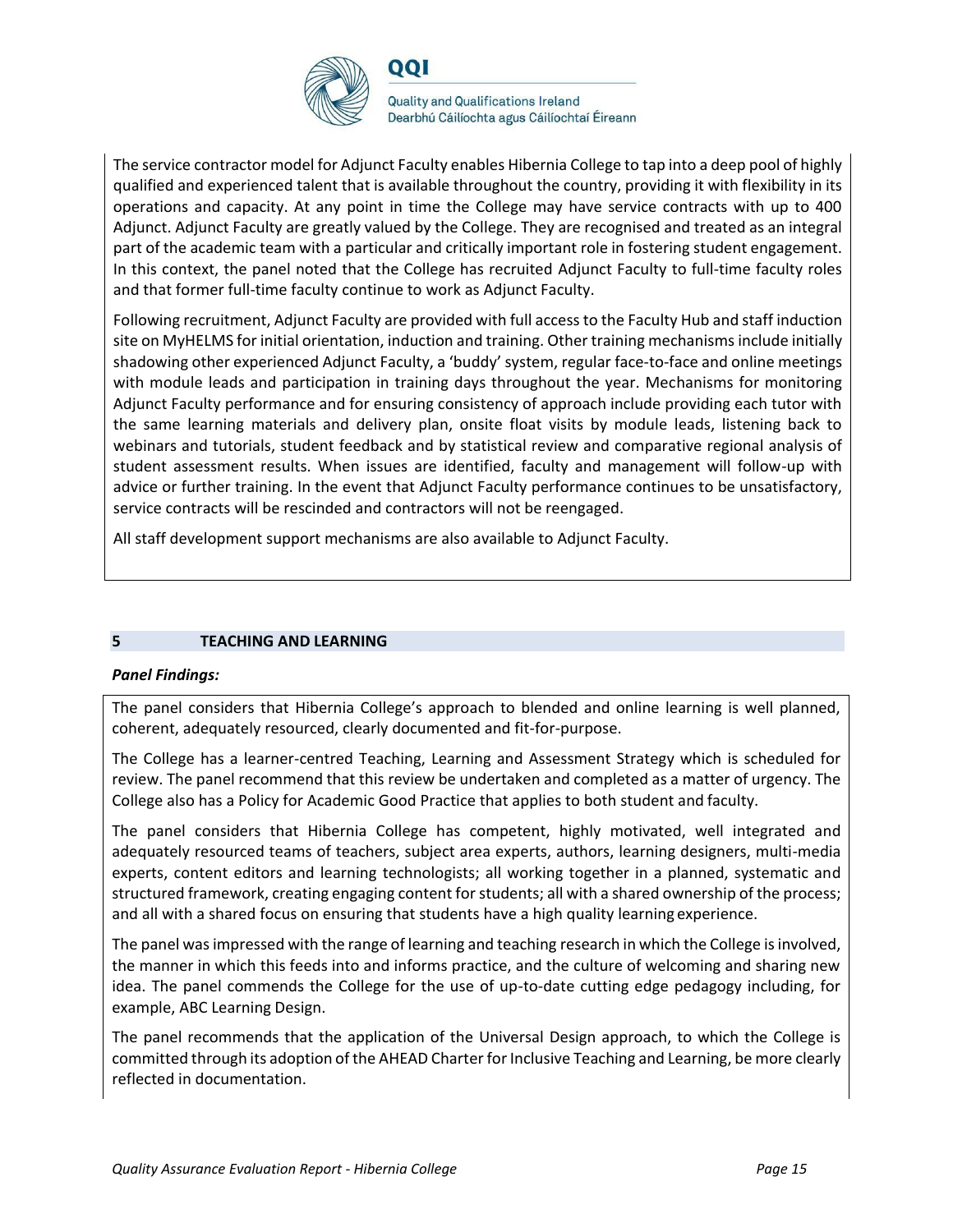

DOI

**Quality and Qualifications Ireland** Dearbhú Cáilíochta agus Cáilíochtaí Éireann

The panel had some concerns about the potential challenge to employee capacity for systematic module and content review and enhancement due in particular to the expansion in the scale and scope of provision and to the demands of keeping pace with disciplinary, pedagogical and technological developments. The panel was, however, reassured in this regard by the awareness of the staff team of the nature of the challenges ahead and their apparent preparedness to embrace them individually and collectively.

The MyHELMS online virtual learning environment is fit-for-purpose, is readily accessible to users, and is supported by a dedicated team who control and administer access, content, calendar and technical support. The team is available to students and Adjunct Faculty by phone, email and Live Online Chat.

The documentation provided to the panel included a Compendium of SOPs and Guidelines (Appendix 21). The panel consider that this is a relevant and important document, but that it requires a significant overhaul in terms of its current form and presentation. Elements of the document were originally intended for use through a SharePoint Directory rather than as a single integrated document. The panel recommends that this document be revised to improve its form and presentation.

#### **6 ASSESSMENT OF LEARNERS**

#### *Panel Findings:*

The panel is satisfied that Hibernia College's quality assurance procedures for the assessment of learners are comprehensive, clearly documented and fit-for-purpose.

Learner assessment mechanisms include a combination of written exam and oral exams (Gaeilge), and continuous assessment including placement assessment. Students engage in educational research through the completion of a supervised research thesis. In its approach to assessment, the College is cognizant of and respects Teaching Council requirements.

Assessment is subject to moderation by External Examiners and summative assessment decision-making is the responsibility of a Board of Examiners. The Board of Examiners monitor and review assessment performance statistics by region for each module.

The College has a Teaching, Learning and Assessment Strategy which is scheduled for review. The panel recommend that this review be undertaken and completed as a matter of urgency. The College also has a Policy for Academic Good Practice that applies to both student and faculty.

Quality assurance arrangements within the HCQF are distributed across a range of inter-related policy documents including for Assessment, Grading and Certification, for Reasonable Accommodation, for Extenuating Circumstance, for Appeals. These are supplemented by supporting procedure documents including for External Examining, for Grading Student Effort and for Discussion of Examination Scripts (or Equivalent) with Assessors.

The panel recommends that the College prepare a summary mapping sheet providing an overview of the various policy and procedure documents across which the assessment procedures are distributed.

The panel had some concerns that assessment is excessively summative in nature and orientation. Provision for formative assessment and feedback is embedded into the research and placement modules.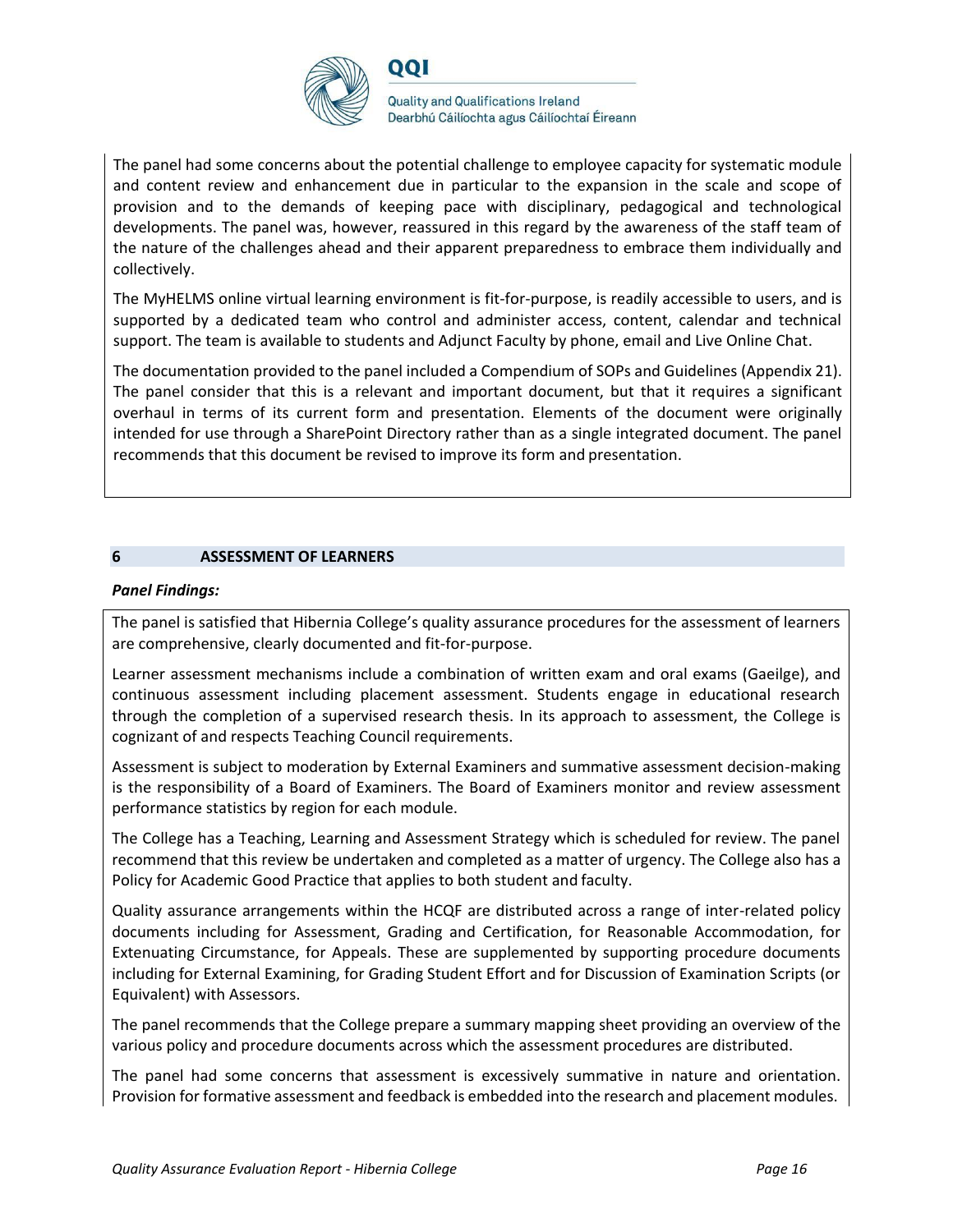

**Quality and Qualifications Ireland** Dearbhú Cáilíochta agus Cáilíochtaí Éireann

For example, research supervisors provide students with regular progress reports and placement tutors provide students with feedback based on a virtual visit prior to the school placement assessment. Other mechanisms to support students include an interactive assessment forum for each module giving feedback and advice on specific issues (for example, on referencing) and preparation webinar on teaching assignments. The panel recommends that particular consideration be given to developing and incorporating further opportunities for formative assessment into programmes as part of the review of the Teaching, Learning and Assessment Strategy. It also recommends that the mechanisms used for formative assessment be clearly documented in the strategy and programme documents.

#### **7 SUPPORT FOR LEARNERS**

#### *Panel Findings:*

The panel considers that Hibernia College has appropriate supports for learners that are accessible, documented, adequately resourced, linked to the management and delivery of programmes, and fit-forpurpose. The panel is satisfied that the learner voice is heard and respected.

The College has a dedicated Department of Student Affairs within its School of Education, including a Student Support Officer and a Student Services Officer. The IT team provide students with dedicated technical support by phone, email and Live Online Chat.

The HCQF includes a Policy for Student Support, a Policy for Reasonable Accommodation and a Student Charter. These are in addition to a comprehensive suite of policies documenting: access, transfer and progression; admissions; recognition of prior learning; orientation; assessment and certification; student conduct; student complaints and appeals; temporary suspension and withdrawals.

Student representation is formally provided for on the AB and its various subcommittees other than the Teaching, Learning and Assessment Committee and the Board of Examiners. The panel recommend that provision be made for student membership on the former subcommittee.

The College supports student representative participation in the pilot NStEP programme.

The College has a range of formal and informal communication and feedback mechanisms for learners. Each new student intake cohort is provided with a structured orientation programme. Students are formally surveyed at the end of this programme with a view to identifying possible areas for improvement. Students are also formally surveyed at the end of each module and this information is fed back to Programme Boards.

Adjunct faculty play a key role in supporting and mentoring learners, particularly through their personal relationship with students arising from their face-to-face contact and interaction.

Academic mentoring is a core element of the research and placements modules, and additional face-toface and on-line mentoring workshops are provided for students who may be struggling.

Staff in the Department of Student Affairs are available to support and work with student representatives, and to counsel and advise individual students, in facilitating the identification and resolution of issues including helping to bring student concerns to the attention of relevant persons.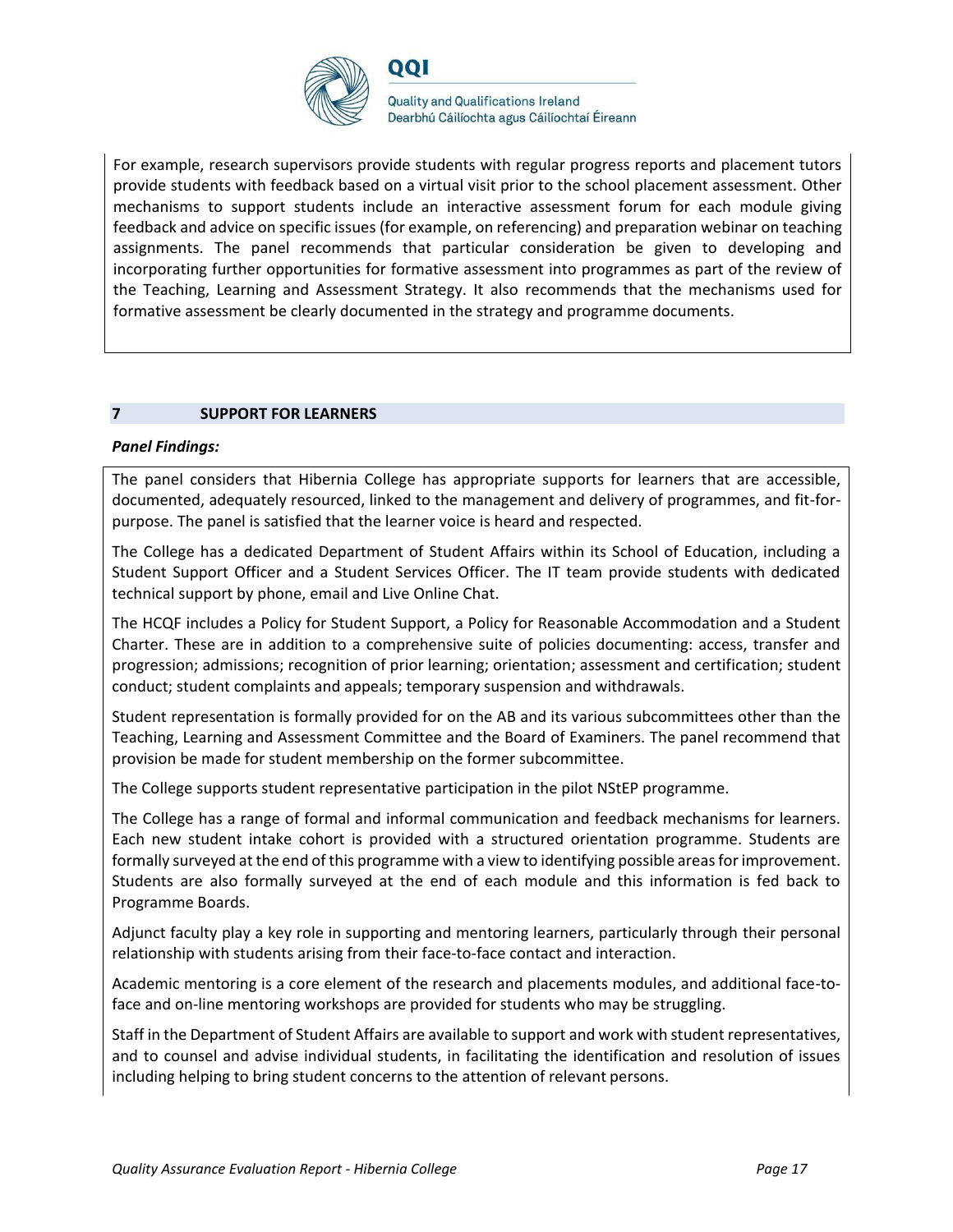

The panel questioned the readiness of the College for dealing with the potentially different type of challenge posed by an undergraduate cohort of nursing students on the planned new programme. The College expressed confidence in its capacity and capability to meet any such challenges, particularly given the profile of the potential programme entrants, the professional context and the requirement that each learner have a dedicated personal mentor.

#### **8 INFORMATION AND DATA MANAGEMENT**

#### *Panel Findings:*

The panel considers that Hibernia College's arrangements for information and data management are fitfor-purpose and appropriate to the model, scale and scope of its current and planned operations.

The College has undertaken significant investment since 2015 in upgrading its IT infrastructure and in related staff technical support and training, providing enhanced capacity and capability in information and data management.

The integration of the various IT systems remains a work-in-progress however, and it is envisaged that it will take another 12 months to complete this process.

The systems are used to analyse data and to generate a range of relevant periodic information reports as appropriate to support each level of corporate and academic management including the Board of Directors, the EMT, the AB, Programme Boards and Boards of Examiners. For example: information on student numbers is reported monthly to the EMT as part of the monthly management accounts; Boards of Examiners are provided with statistical overview reports on student performance; Programme Boards are provided with information about student progression, retention and academic engagement through the virtual learning environment.

The College has an on-going project around the development of a model to manage academic, financial and sustainability risk based on the Australian Tertiary Education Quality and Standards Agency Risk Assessment Framework. The panel documentation included a working draft of the model. This provides a framework for information performance monitoring and reporting, including the use of a traffic light attention-directing and signalling tool.

The College has regular off-site backups in place and a full replication of the internal infrastructure. It has centralised AV/Malware protection. Staff have been provided with training in GDPR.

The HCQF includes a specific Policy for Data and Records and a Procedure for Managing Personal Data Security Breaches.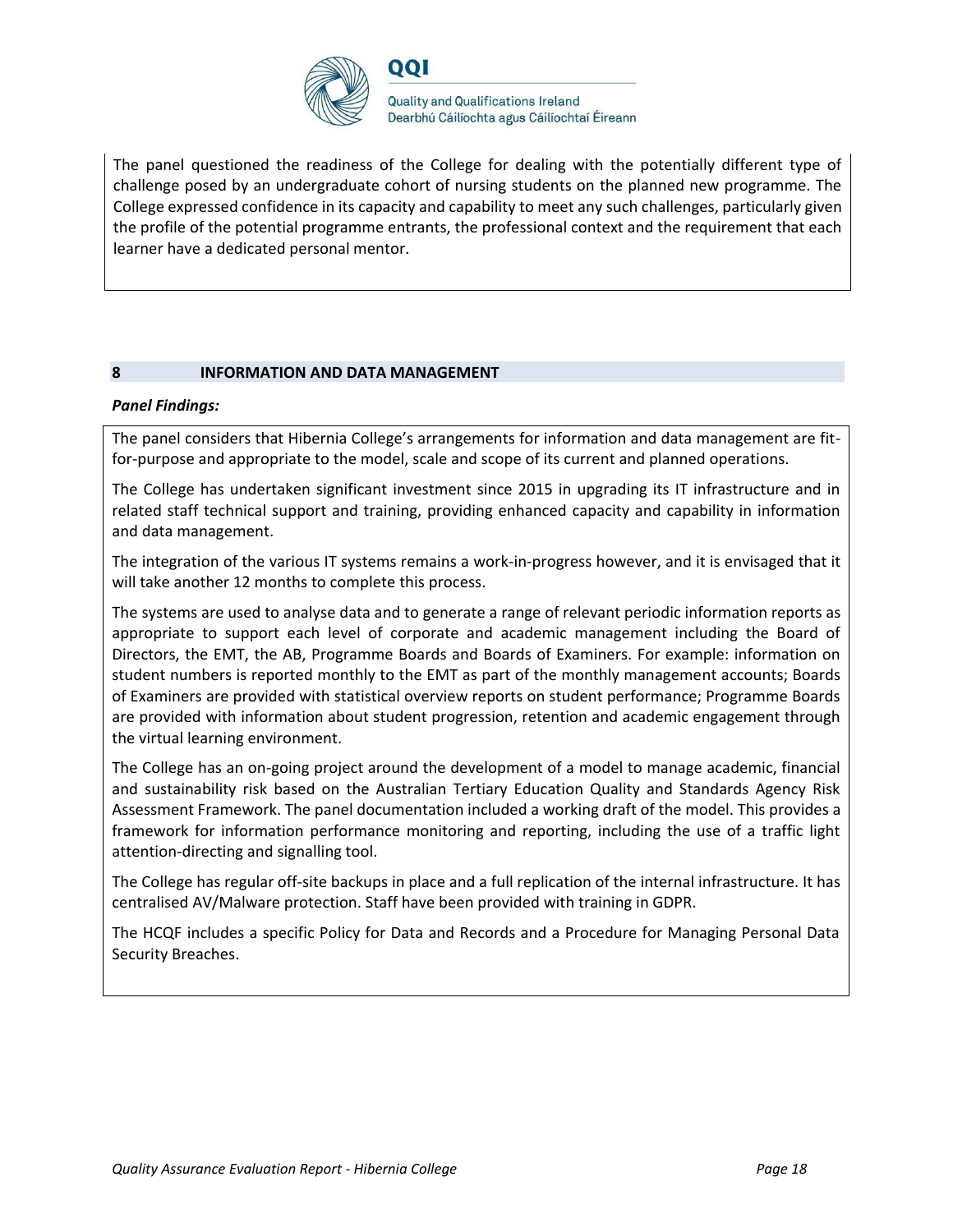

**Quality and Qualifications Ireland** Dearbhú Cáilíochta agus Cáilíochtaí Éireann

#### **9 PUBLIC INFORMATION AND COMMUNICATION**

#### *Panel Findings:*

The panel considers that Hibernia College's approach to public information and communication is documented and fit-for-purpose.

The College's website includes comprehensive information and is easy to navigate. It also communicates with the public via social media including Facebook, Twitter, Instagram and YouTube.

The College publishes all elements of the HCQF on its website, including a specific policy for Public Information Promotion and the Recruitment of Students.

#### **10 OTHER PARTIES INVOLVED IN EDUCATION AND TRAINING (incl. Apprenticeships)**

#### *Panel Findings:*

The panel considers that Hibernia College's approach to engagement and collaboration with other stakeholder parties involved in education and training is fit-for-purpose.

The College has a proactive engagement with sector regulatory agencies including QQI, the Teaching Council of Ireland and the NMBI.

Hibernia College's relationship with schools and with hospitals is particularly important in the context of the student placement element of programme provision.

The College is involved in a partnership network with over 500 schools. Mechanisms for interaction include annual regional meeting with school principals. At present, however, feedback through this partnership network is primarily informal and ad hoc in nature.

The panel recommends that a systematic approach to harvesting feedback from collaborative partners and other external stakeholders is adopted.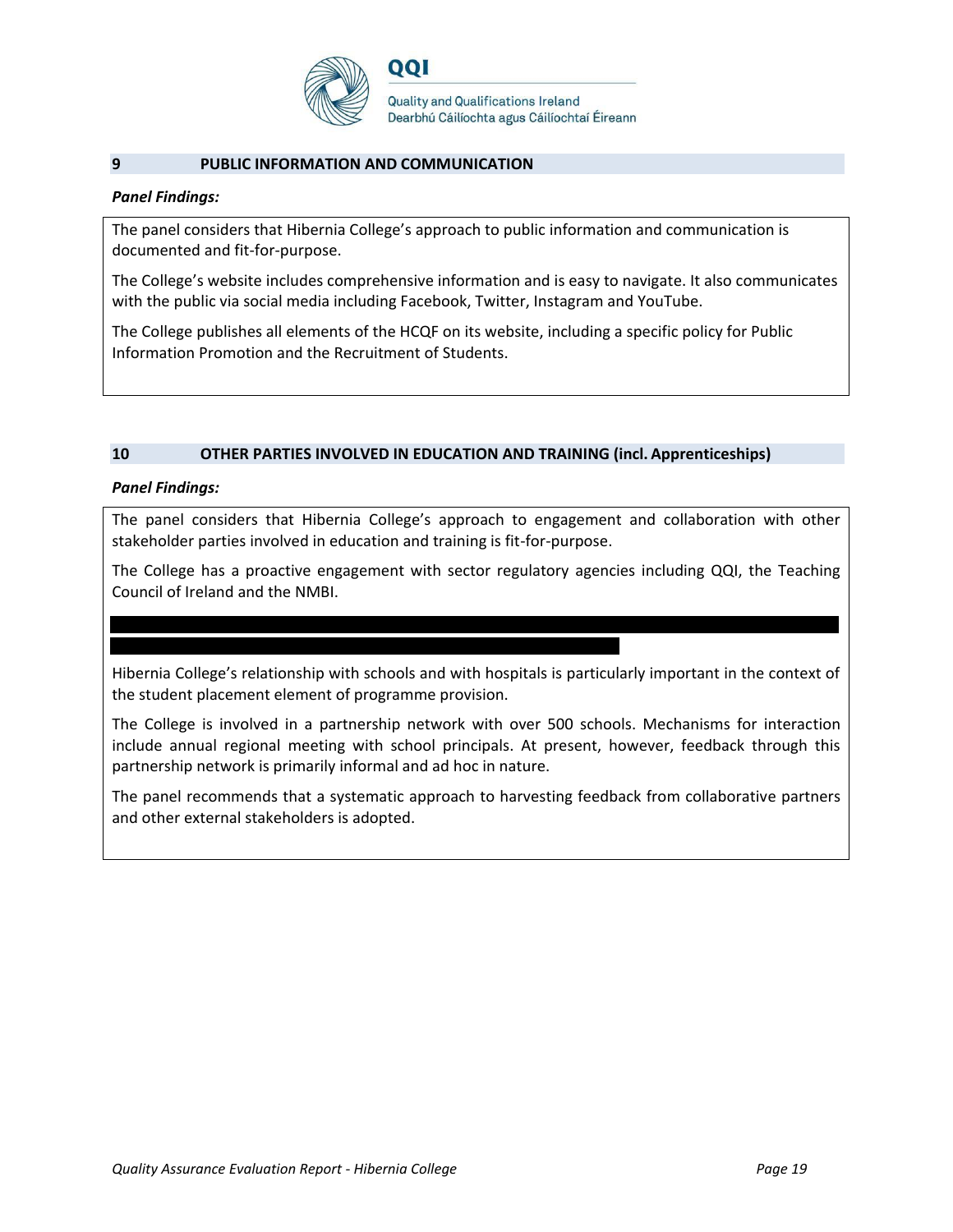

**Quality and Qualifications Ireland** Dearbhú Cáilíochta agus Cáilíochtaí Éireann

#### **11 SELF-EVALUATION, MONITORING AND REVIEW**

#### *Panel Findings:*

The panel considers that Hibernia College's self-evaluation, monitoring and review process is clearly documented and was fit-for-purpose.

The approach taken to self-evaluation, monitoring and review for the re-engagement process is summarised in the College's application document. It was also clearly set out and explained in detail as part of the presentation made by the EMT to the panel. The process was characterised as a non-linear iterative process akin to a spiral-loop concerned with reframing opportunities. It involved an extensive internal consultation process requiring active participation by staff in each of the functional area. Staff considered that the review exercise in itself was informative and beneficial, generating a renewed awareness of the importance of QA and its relevance and application to all activities. Staff expressed ownership of QA and a confidence that the various policies were living documents and would be tweaked and amended as required based on the experience and evidence from practice. However, there was also a suggestion of a degree of staff 'change, or improvementfatigue'.

The self-evaluation process also included a site visit by a QQI pilot panel in January 2018. One of the members of the current evaluation panel also served on the pilot panel and attested to the significant improvement in the QA framework between the panel visits.

The panel commends the College on the scale and scope of the work undertaken in transforming the QA framework, and the manifest commitment of the management and staff to a culture of continuing selfreflection and continuous improvement clearly focussed on enhancing the quality of the learner experience which is at the heart of all staff activities and the College identity.

# **Evaluation of draft QA Procedures - Overall panel findings**

The panel considers that the procedures submitted by Hibernia College are fit-for-purpose and satisfy QQI requirements.

The panel advises QQI that it recommends approval of Hibernia College QA procedures within its approved scope of provision.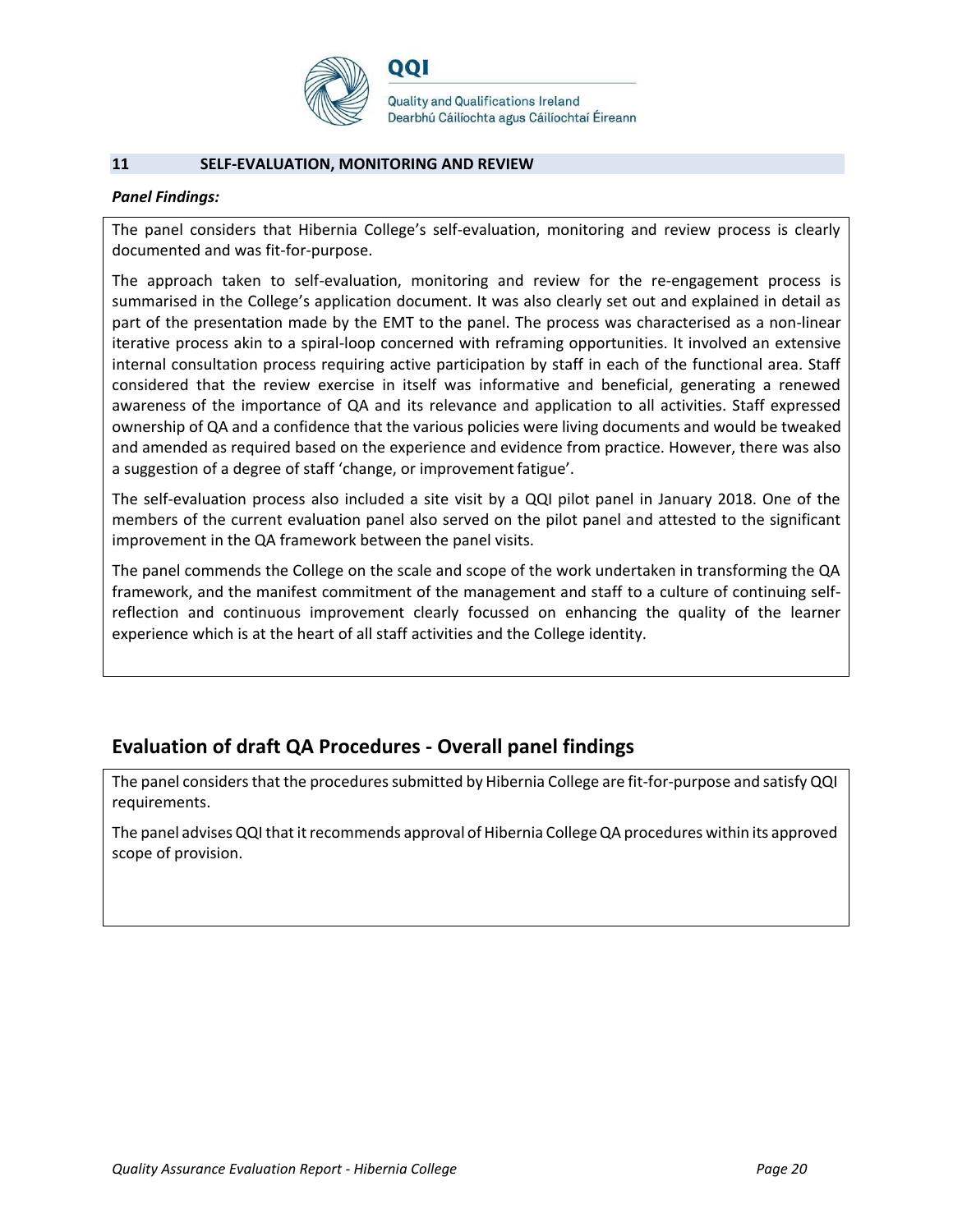

# **Part 6 Changes to QA Procedures and Specific Advice**

#### **6.1 Mandatory Changes**

N/A

#### **6.2 Specific Advice (***Advisory***)**

In the spirit of constructive criticism and with a view to supporting continuous improvement in QA, the panel recommends:

- 1. That the relationship between the roles of the Academic Dean and Registrar be clarified in the documentation. (4.2.3 and 5.1)
- 2. That the organisation chart be dated. (4.2.3)
- 3. That the outsourcing arrangement for the HRM and Legal functions be outlined in the documentation (4.2.3).
- 4. That the structural nature of the relationship between Hibernia College and Adjunct Faculty as service contractors rather than employees be clarified in the documentation (4.2.3).
- 5. That the role of the Faculty Manager in contracting and managing Adjunct Faculty be clarified in the documentation (4.2.3).
- 6. That provision is made for the inclusion of student membership and learning designers on the Teaching, Learning and Assessment Committee (5.1 and 5.7).
- 7. That the title Directors of Discipline be changed to Programme Board Directors in the documentation (5.1).
- 8. That the documentation be amended to incorporate the changes that have been made in the academic governance and management structure following the appointment of the Head of the School of Education in August 2018 (5.1).
- 9. That summary mapping sheet documents be prepared for blended and online learning, collaborations, plagiarism and assessment 'marks and standards', identifying the policy documents within HCQF across which the related QA procedures are distributed and embedded (5.2 and 5.6).
- 10. That a policy for Intellectual Property be formulated as an addition to the HCQF (5.2).
- 11. That the College prepare flow diagrams to illustrate the inter-related processes of programme design, development, delivery, on-going monitoring and periodic review (5.3).
- 12. That the systematic ways in which feedback loops are closed be clarified further inthe documentation (5.3).
- 13. That the scheduled review of the Teaching, Learning and Assessment Strategy be undertaken and completed as a matter of urgency (5.5 and 5.6).
- 14. That the application of the Universal Design approach be more clearly reflected in documentation (5.5).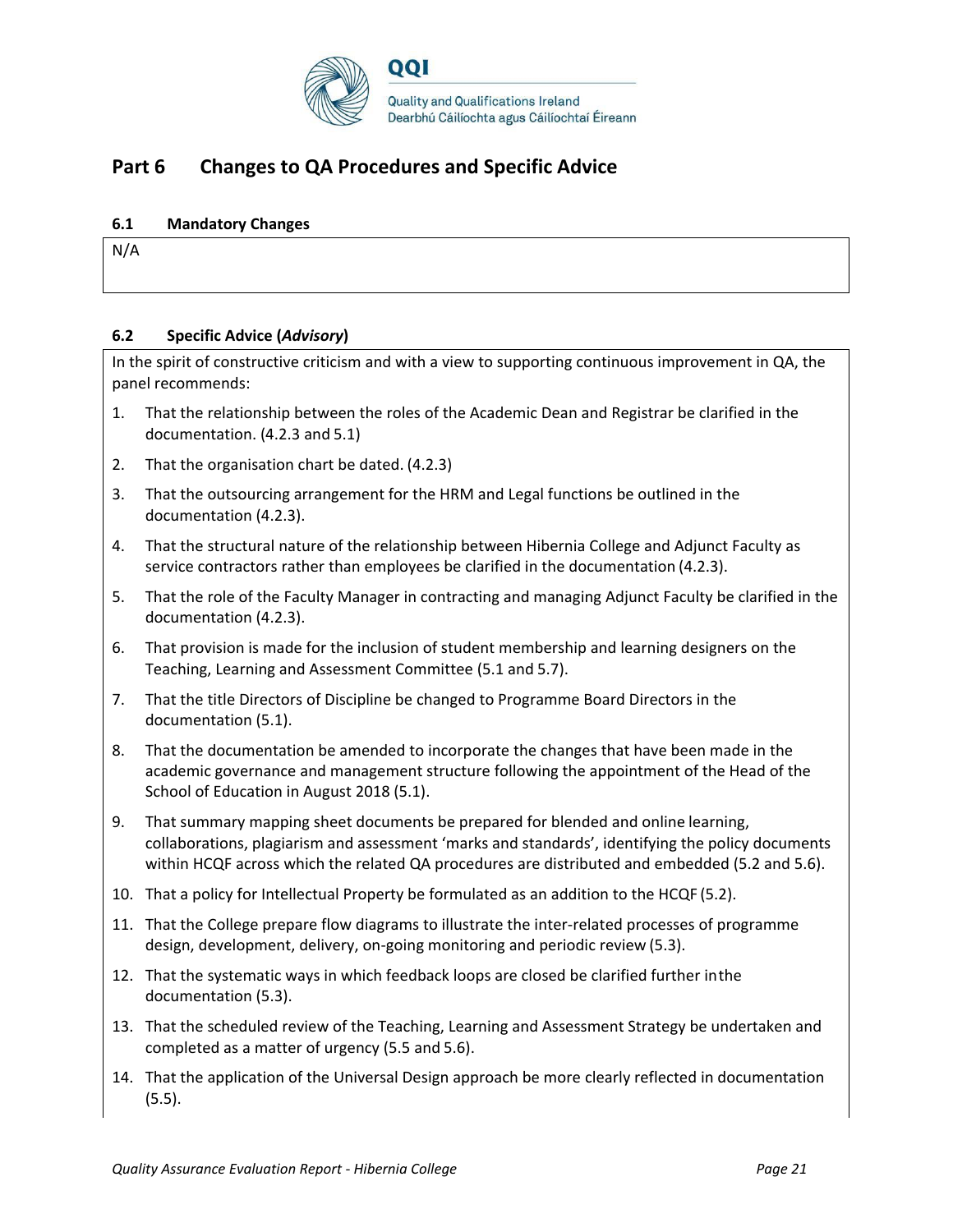

- 15. That the College revise the Compendium of SOPs and Guidelines document to improve its form and presentation (5.5).
- 16. That consideration is given to developing and incorporating further opportunities for formative assessment into programmes as part of the review of the Teaching, Learning and Assessment Strategy (5.6).
- 17. That the mechanisms used for formative assessment be clarified in the strategy and the programme documents (5.6).
- 18. That a systematic approach be taken to harvesting feedback from collaborative partners and other external stakeholders (5.10).

# **Part 7 Proposed Approved Scope of Provision for this provider**

| $NFA$ Level(s) – min and max | <b>Award Class(es)</b> | <b>Discipline areas</b>                      |
|------------------------------|------------------------|----------------------------------------------|
| Level 8 and Level 9          | Major                  | Education, Healthcare, Arts, Social Sciences |
|                              |                        |                                              |
|                              |                        |                                              |
|                              |                        |                                              |
|                              |                        |                                              |
|                              |                        |                                              |
|                              |                        |                                              |

# **Part 8 Approval by Chair of the Panel**

This report of the panel is approved and submitted to QQI for its decision on the approval of the draft Quality Assurance Procedures of Hibernia College.



Date: 11 January 2018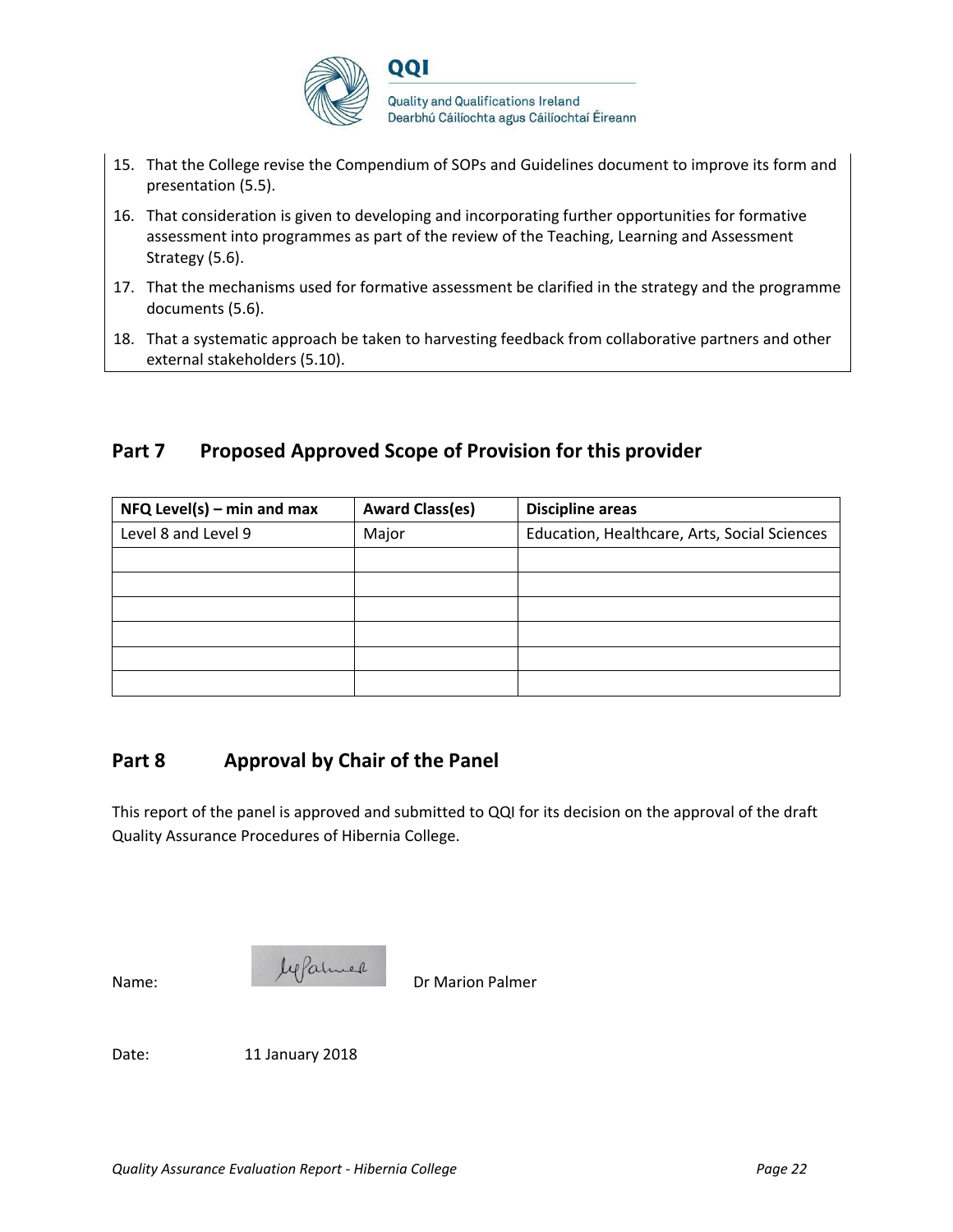

# **Annexe 1: Documentation provided to the Panel in the course of the Evaluation**

| <b>Document</b>                            | Related to                                          |
|--------------------------------------------|-----------------------------------------------------|
| Re-engaging with QQI                       | Copy of presentation by EMT during panel site-visit |
| School Placement Tutor Feedback form       | Sample illustrative document                        |
| Pedagogy 2 Remainder                       | Sample illustrative feedback document               |
| Adjunct Faculty Memoranda of Understanding | Adjunct faculty contract for services               |

# **Annexe 2: Provider staff met in the course of the Evaluation**

| <b>Name</b>                | <b>Role/Position</b>             |
|----------------------------|----------------------------------|
| <b>Session 1</b>           |                                  |
| Dr Seán Rowland            | President                        |
| David Carpenter            | Chief Executive Officer          |
| Eileen Mooney              | <b>Chief Financial Officer</b>   |
| Robert O'Neill             | Director of IT                   |
| <b>Denis Cummins</b>       | Academic Dean                    |
| Dr Tara Ryan               | Registrar                        |
| Mary Kelly                 | Head of School of Education      |
| Ruth Ní Bheoláin           | <b>Quality Assurance Officer</b> |
| <b>Session 2- Academic</b> |                                  |
| Denis Cummins              | Academic Dean                    |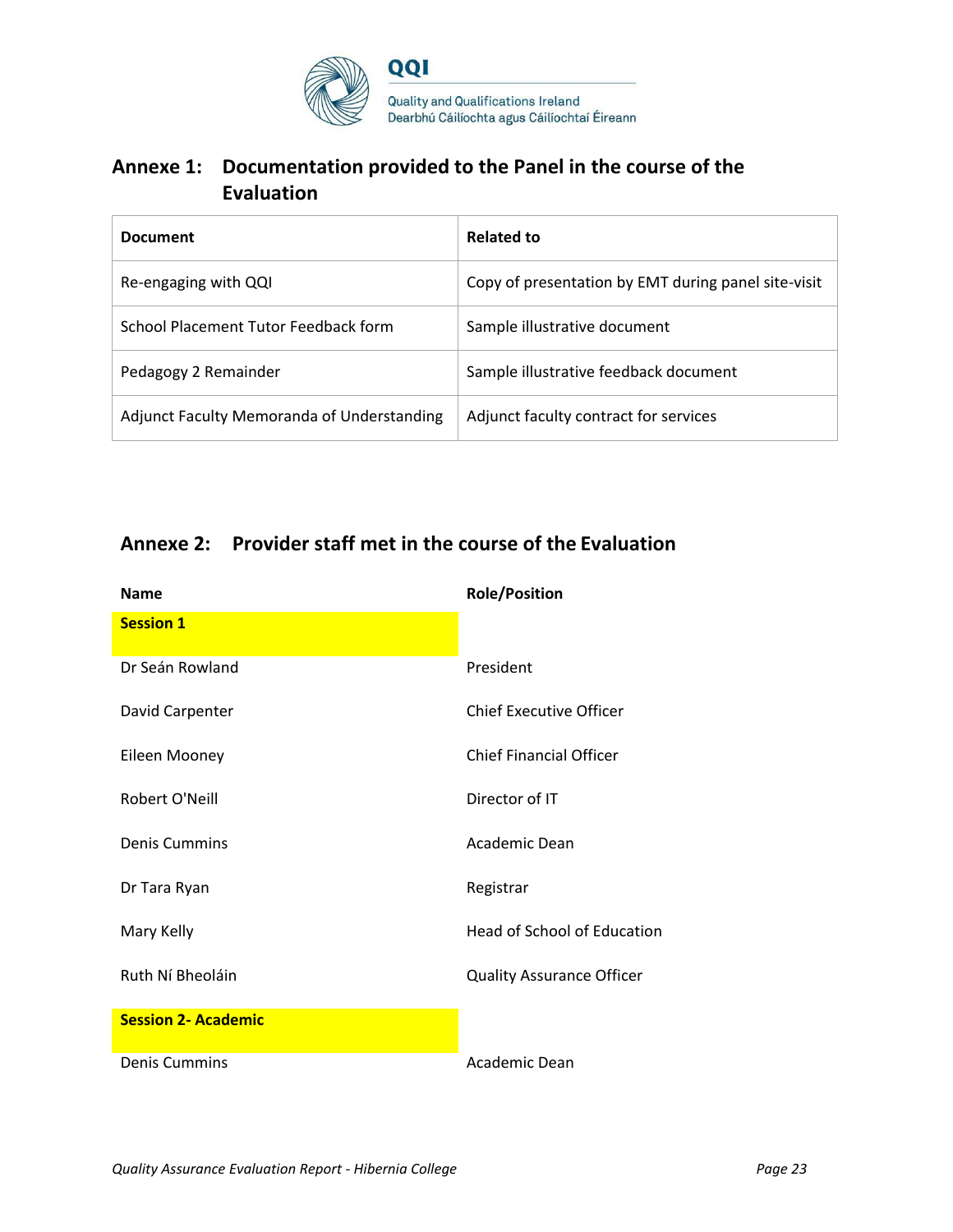

| Mary Kelly                    | Head of School of Education       |
|-------------------------------|-----------------------------------|
| Dr Lorraine Duffy             | <b>Head of School Placement</b>   |
| Dr Rita Collins               | <b>Programme Director Nursing</b> |
| Ruth Ní Bheoláin              | <b>Quality Assurance Officer</b>  |
| Dr Tara Ryan                  | Registrar                         |
| <b>Session 3</b>              |                                   |
| <b>Allison McKay</b>          | Learning Design Manager           |
| Aodh O'Gallchóir              | Lecturer in Education Gaeilge     |
| Dr Siobhán Cahillane McGovern | <b>Adjunct Faculty</b>            |
| Dr Aoife Lynam                | Director of Research              |
| Dr Brian Carroll              | Lecturer in Education             |
| Dr Linda Butler               | Lecturer in Education             |
| Dr Michael Flanagan           | <b>Adjunct Faculty</b>            |
| Dr Ray Walsh                  | <b>Adjunct Faculty</b>            |
| <b>Edel Gavan</b>             | Learning Designer                 |
| Fiona Richardson              | Lecturer in Education             |
| Irene O'Dowd                  | Learning Designer                 |
| Naomi Pasley                  | Lecturer in Nurse Education       |
| Rita Walsh                    | Learning Designer                 |
| Rob Lowney                    | Learning Technologist             |
| Ruth Ní Bheoláin              | <b>Quality Assurance Officer</b>  |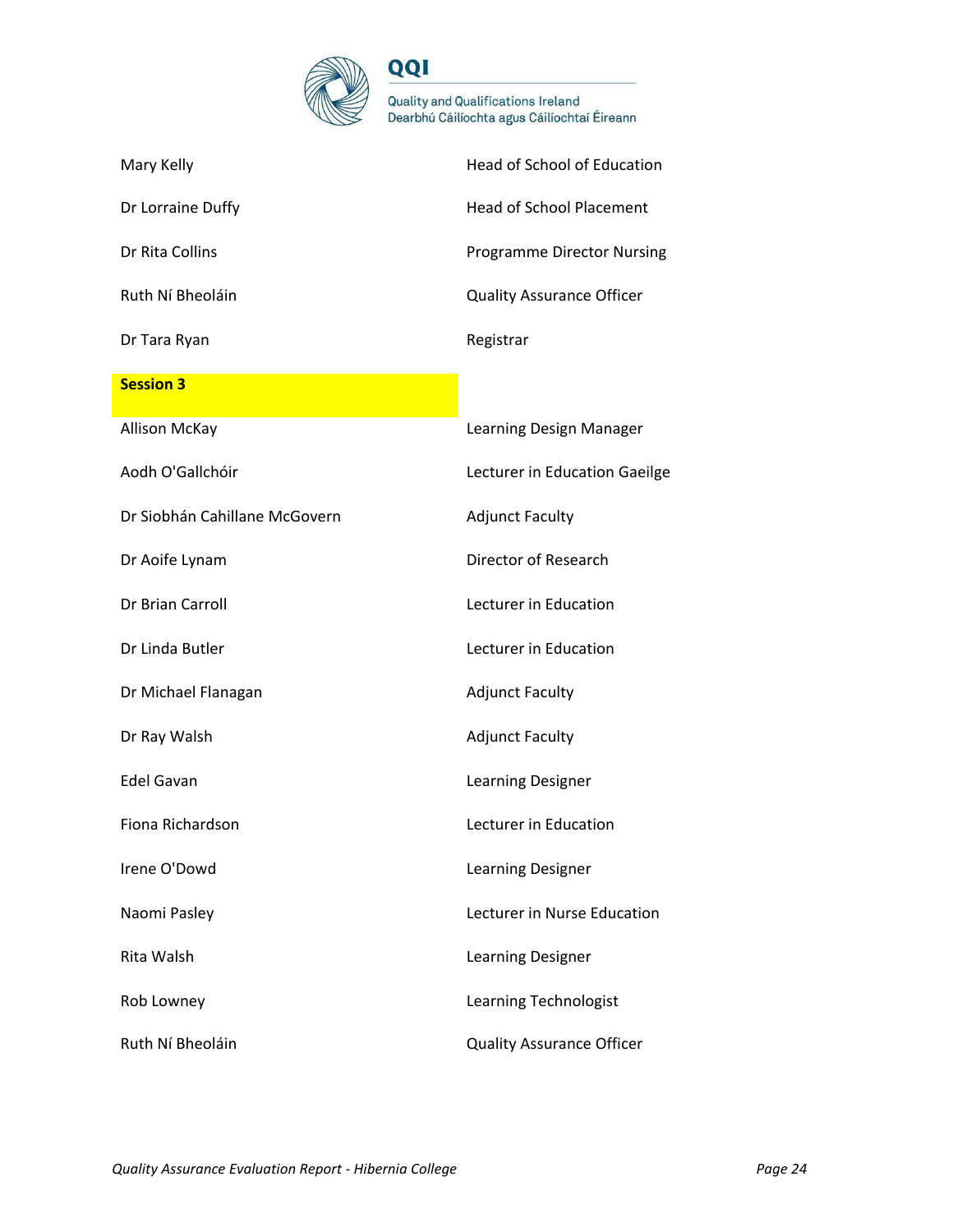

QQI

Quality and Qualifications Ireland<br>Dearbhú Cáilíochta agus Cáilíochtaí Éireann

### **MyHELMS Demonstration**

| <b>Session 4</b>       |                                                |
|------------------------|------------------------------------------------|
| <b>Adrian McAnulty</b> | <b>Financial Controller</b>                    |
| <b>Allison McKay</b>   | Learning Design Manager                        |
| <b>Audrey Geraghty</b> | Librarian                                      |
| <b>Brid O'Connell</b>  | <b>Student Support Officer</b>                 |
| Christopher Bond       | Records and Data Manager                       |
| Ciara O'Toole          | <b>Head of Student Affairs</b>                 |
| Darren Myler           | Awards and Assessments Manager                 |
| Mary Mulcahy           | Director of Marketing                          |
| Michelle Howe          | School of Education Administrator              |
| Orla Bolger            | <b>Admissions Manager</b>                      |
| Rossa Dolan            | IT Senior Systems Administrator                |
| Ruth Ní Bheoláin       | <b>Quality Assurance Officer</b>               |
| Sarah Dundon           | School of Education Administrator              |
| Sarah Haugh            | School of Education - School Placement Officer |
| <b>Session 5</b>       |                                                |
| Sueanne O'Halloran     | <b>Faculty Manager</b>                         |
| <b>Session 6</b>       |                                                |
| David Carpenter        | <b>Chief Executive Officer</b>                 |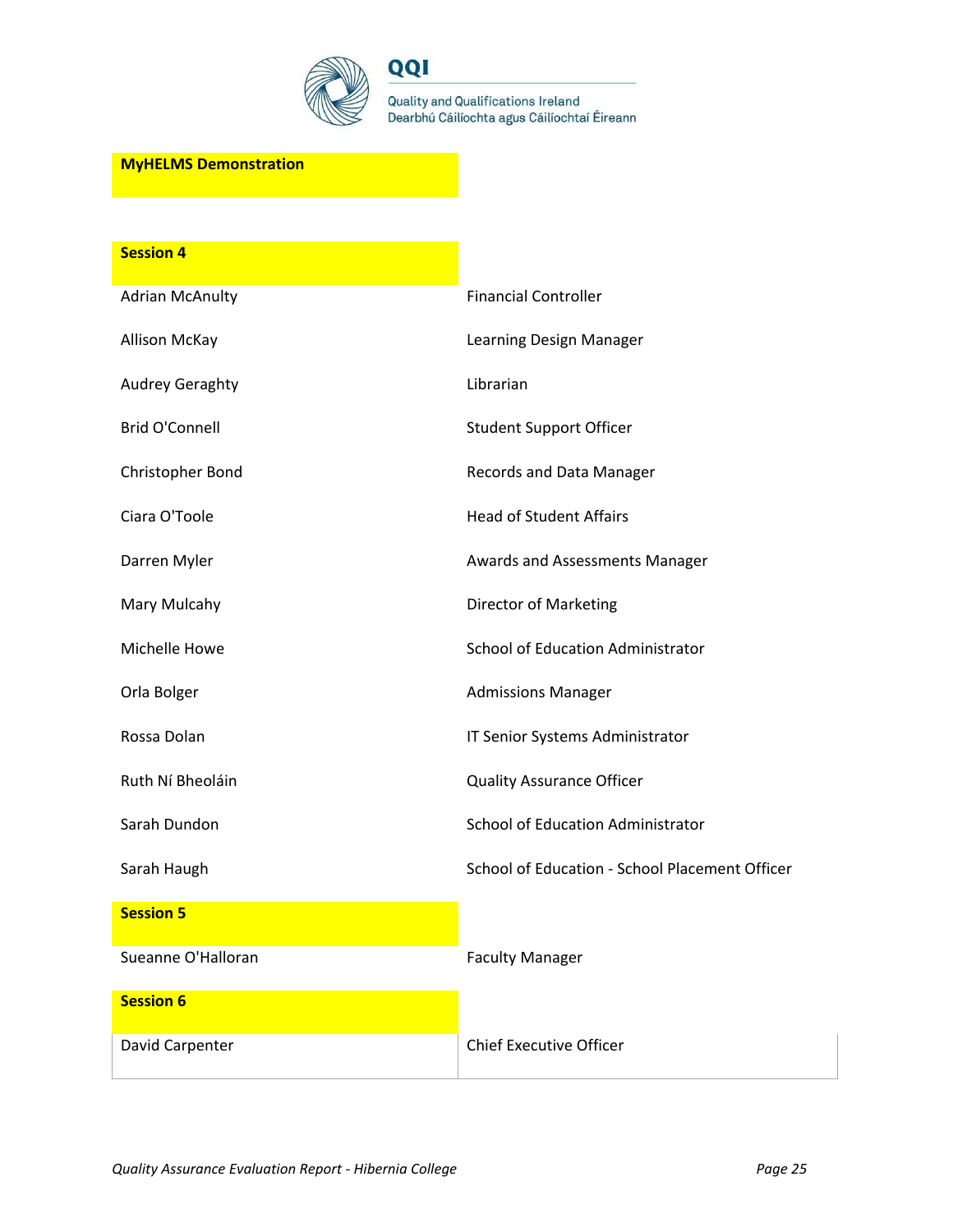

| <b>Denis Cummins</b> | 172 | Academic Dean                    |
|----------------------|-----|----------------------------------|
| Dr Tara Ryan         |     | Registrar                        |
| Mary Kelly           |     | Head of School of Education      |
| Ruth Ní Bheoláin     |     | <b>Quality Assurance Officer</b> |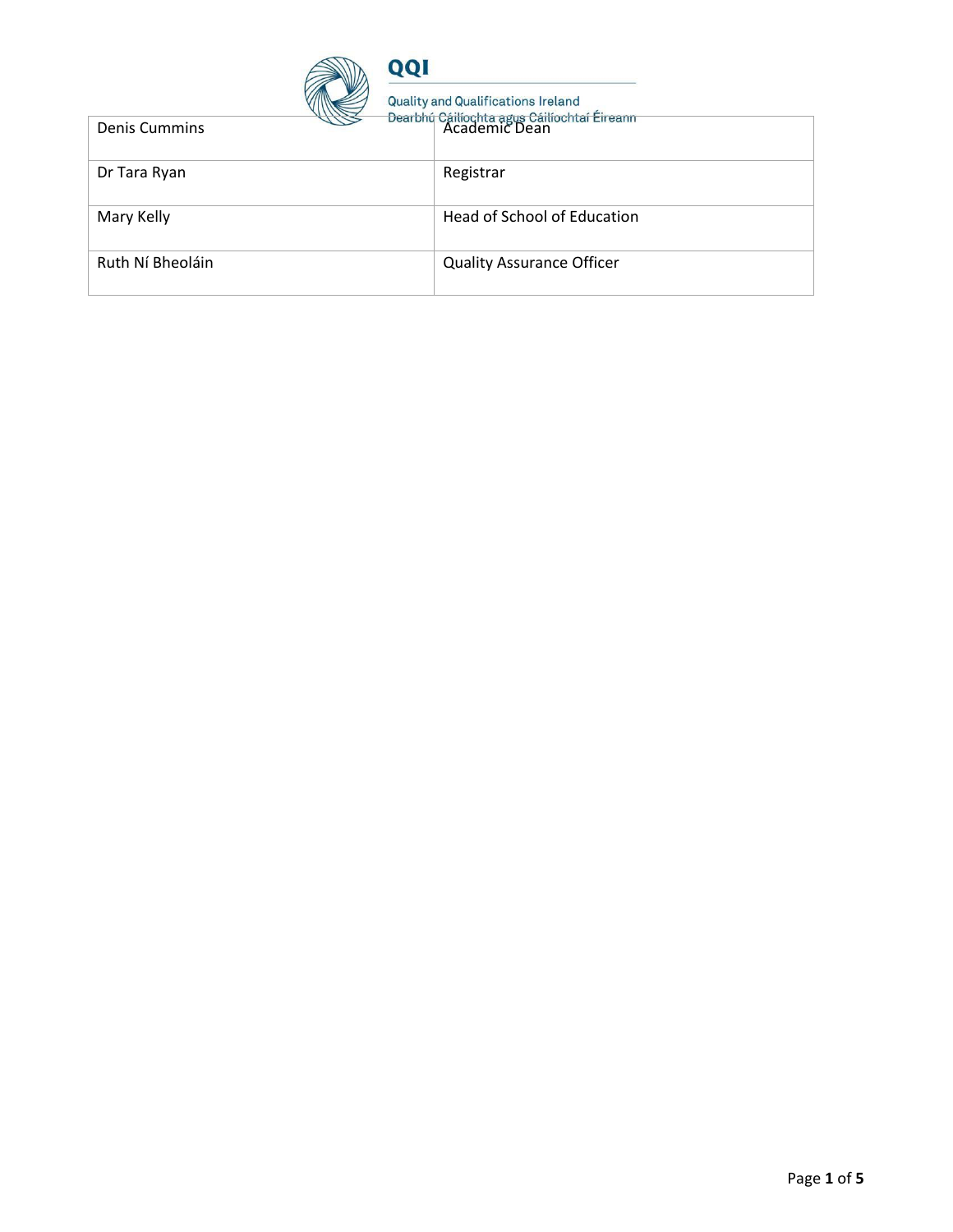

6<sup>th</sup> March 2019

Dear Walter,

Thank you for the Report of the Panel in respect of Hibernia College's Re-Engagement application.

Hibernia College would like to thank QQI and the appointed review panel for the work undertaken in reviewing and evaluating the documentation submitted as part of the College's application. The collegiate approach of the panel, both in advance of the visit, and particularly during the site visit is appreciated. We particularly note the opportunity provided by the panel to staff at all levels to showcase their pride in, and commitment to their work with and for students.

Enclosed is our response to the Panel's Report; we have considered and responded to each of the recommendations in the enclosed document.

May I take this opportunity to thank you and your colleagues in QQI for the professional, open and helpful way in which you have both managed this process and communicated with ourselves. Your approach made it both a transparent process and a somewhat stress-free one.

Yours sincerely,

Jewis (unmod

Denis Cummins Academic Dean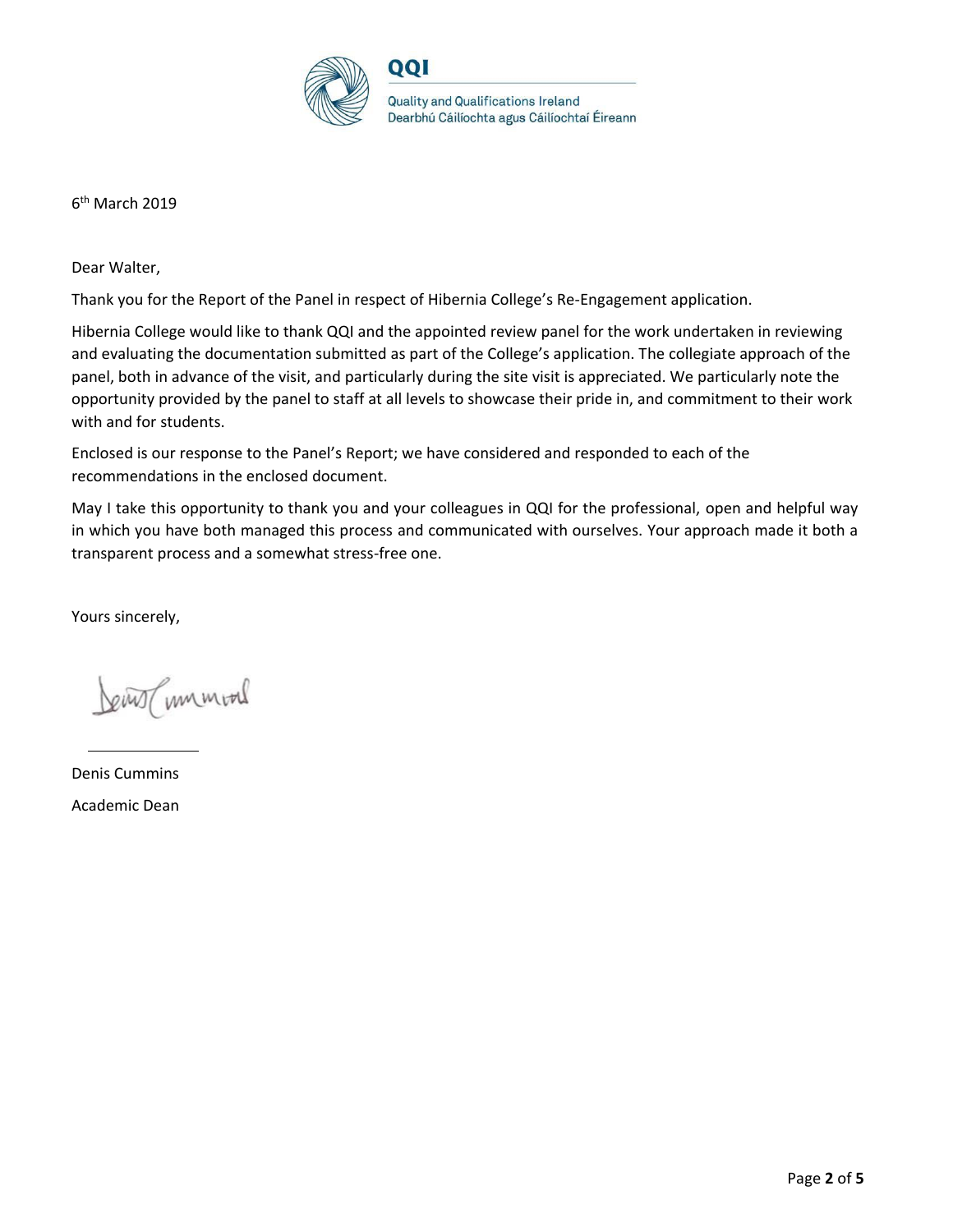

# **Summary of Panel Findings and Commendations**

### **Commendation- Staff Engagement with Panel and QA**

The panel is satisfied that the College has demonstrated its continuing capacity to meet QQI criteria for QA through its documentation and particularly through the nature of the engagement of College staff with the panel during the site visit. This was commendable and engendered panel confidence in the integrity of the documentation and the College's capacity to deliver on its commitments. The panel were impressed by the openness, honesty, enthusiasm, dedication, competence and coherence evidenced by the staff team; the awareness and shared ownership of QA demonstrated by staff across all functions; and by their manifest pride in, and commitment to, a culture of continuing self-reflection and continuous improvement clearly focussed on enhancing the quality of the learner experience which is at the heart of all staff activities and the College identity.

#### **Good Governance**

The panel is satisfied that the College has an appropriate structure to assure good governance, with a clear separation of responsibility, authority and accountability between academic and corporate affairs.

#### **Good Communication**

The panel noted evidence of a good communication structure throughout the organisation, including active liaison and engagement across different staff roles, levels and functional areas. This was particularly evident in the extent to which the staff were well-informed about the College strategy, plans, operations and QA, and in the level of integration and knowledge-sharing within and across staff teams.

#### **Commendation- HCQF**

The panel considers that the new QA framework approved in August 2018 is comprehensive, integrated, coherent and user-friendly. The policy template is well structured, consistently applied, and the style of writing provides clarity and intelligibility for users, including students. The panel welcomes the College's understanding of the framework as an iteratively evolving suite of documents and an organic mechanism, and its commitment to continuous incremental improvement based on stakeholder experience of application. The panel commends the College on the scale and scope of the work undertaken in transforming the QA framework.

#### **Commendation- Excellent, Dedicated and Valued Adjunct- Faculty**

The panel commends the College for its excellent and dedicated Adjunct Faculty, for the manner in which Adjunct Faculty are valued by the College as an integral part of the staff team, and for the mechanisms in place to support and strengthen the relationship. In this context, the panel noted that the College has recruited Adjunct Faculty to full-time faculty roles and that former full-time faculty continue to work as Adjunct Faculty.

#### **Commendation- Cutting-Edge Pedagogy**

The panel were impressed with the range of learning and teaching research in which the College is involved, the manner in which this feeds into and informs practice, and the culture of welcoming and sharing new ideas. The panel commend the College for the use of up-to-date cutting edge pedagogy including, for example, ABC Learning Design.

#### **Hibernia College Response to Panel Commendations**

The College is delighted to receive the panel's commendations. The affirmation that the College is operating to high standards across its QA platform is particularly gratifying and provides sound confirmation for all staff, faculty and adjunct faculty that their hard work is being recognised. It also confirms for all stakeholders, especially students, that the College operates in a secure and positive learning environment which demonstrates a high commitment to educational excellence.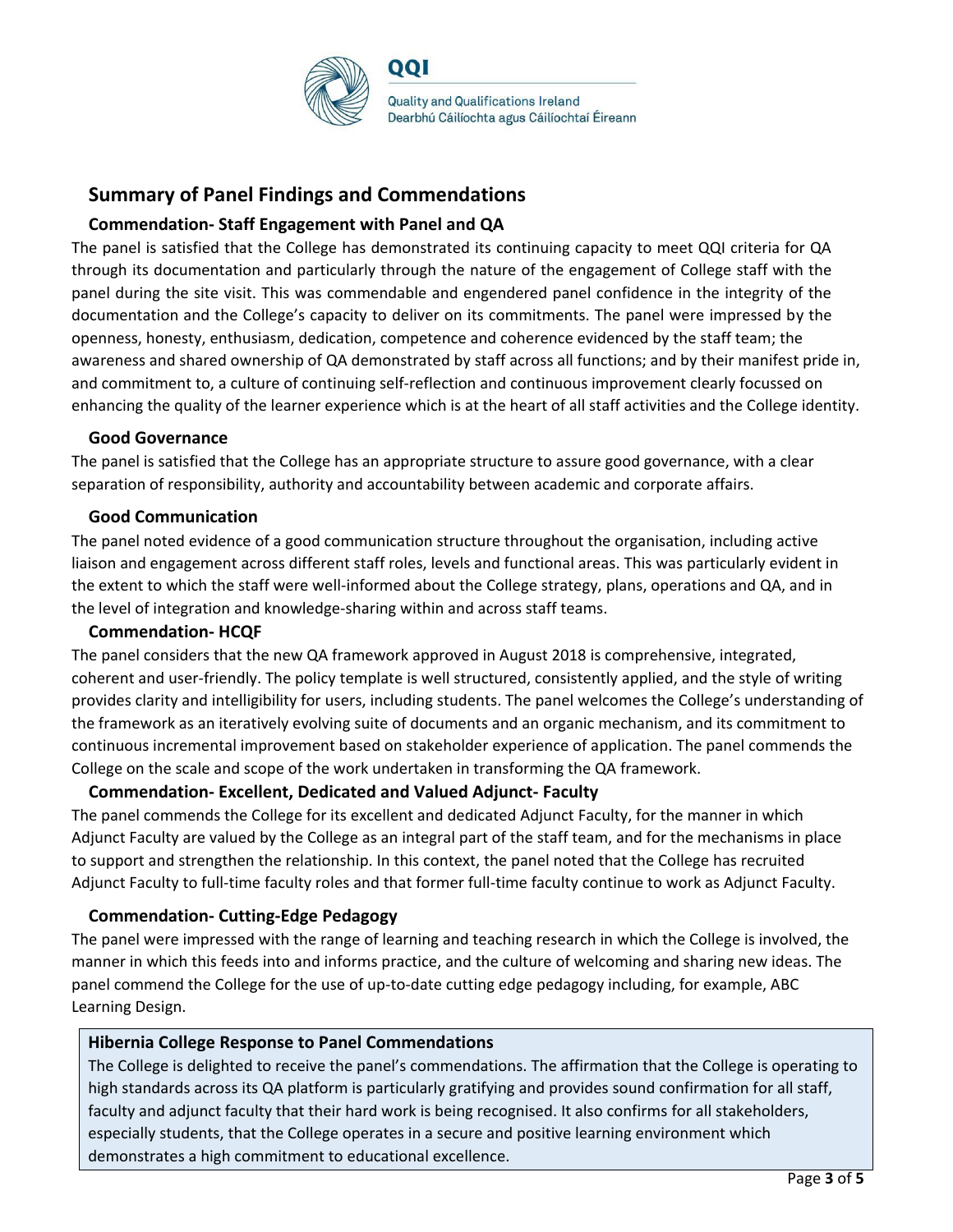

# **Hibernia College Response to Panel Recommendations**

**1. That the relationship between the roles of the Academic Dean and Registrar be clarified in the documentation. (4.2.3 and 5.1)**

The role of the Academic Dean and of the Registrar are specified in the Policy on Governance and Management. The Registrar reports to the Academic Dean.

**2. That the organisation chart be dated. (4.2.3)**

The College notes this recommendation and organisational charts are now dated.

**3. That the outsourcing arrangement for the HRM and Legal functions be outlined in the documentation (4.2.3).**

The College notes this recommendation and confirms that the Policy on Governance and Management will be updated to include these arrangements.

**4. That the structural nature of the relationship between Hibernia College and Adjunct Faculty as service contractors rather than employees be clarified in the documentation (4.2.3).**

The College notes this recommendation and the documentation has been updated.

**5. That the role of the Faculty Manager in contracting and managing Adjunct Faculty be clarified in the documentation (4.2.3).**

The College notes this recommendation and the documentation has been updated.

**6. That provision is made for the inclusion of student membership and learning designers on the Teaching, Learning and Assessment Committee (5.1 and 5.7).**

The College notes this recommendation and the proposed changes to ex-officio memberships of subcommittees in this regard will be considered by the Academic Board for approval and roll-out during 2019.

**7. That the title Directors of Discipline be changed to Programme Board Directors in the documentation (5.1).**

The College commits to updating the Hibernia College Quality Framework (HCQF) to ensure terminology accurately reflects changes to the governance and management structure as and when changes occur.

**8. That the documentation be amended to incorporate the changes that have been made in the academic governance and management structure following the appointment of the Head of the School of Education in August 2018 (5.1).**

The College notes this recommendation and the documentation will be updated to ensure it reflects the current school structure.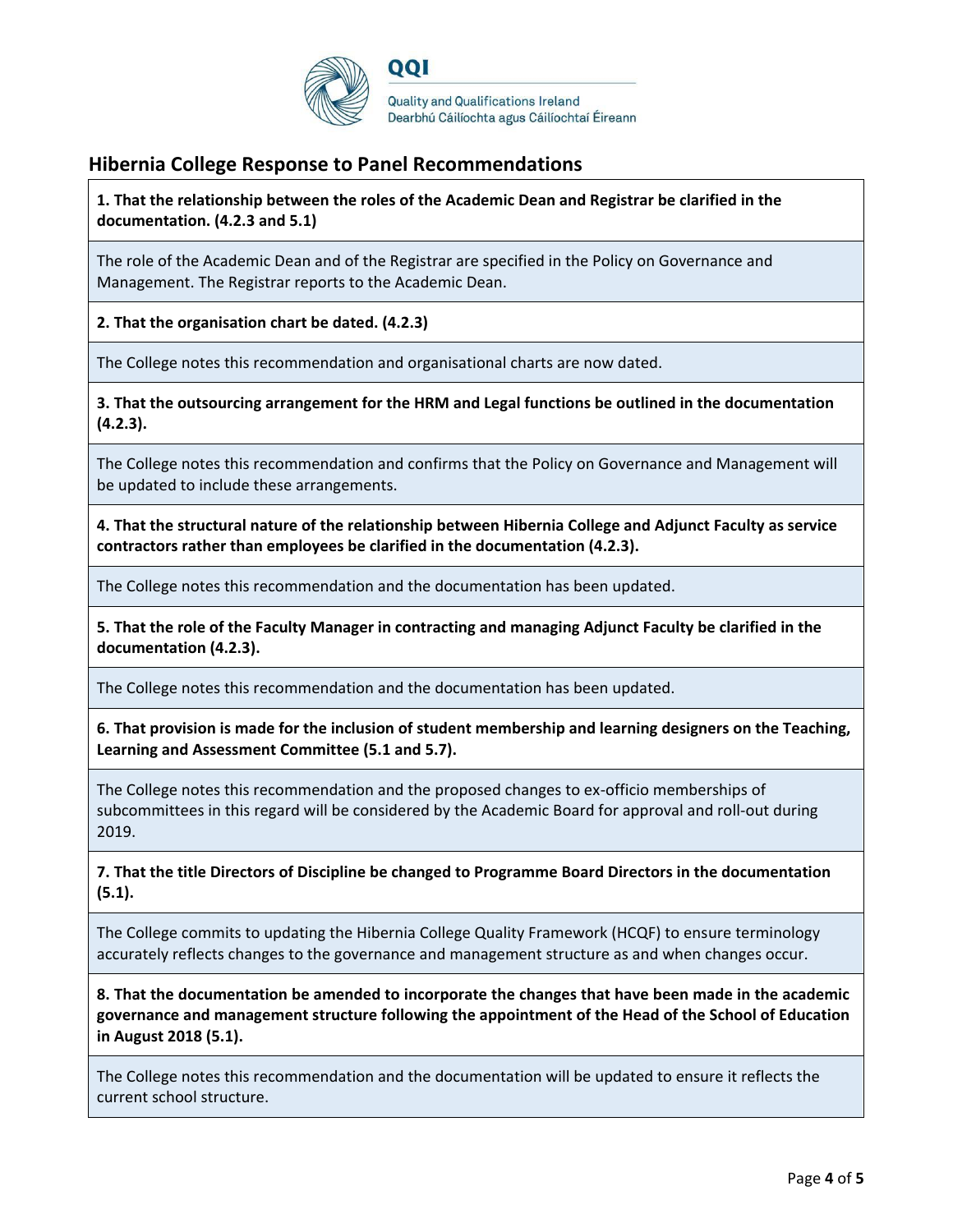

**9. That summary mapping sheet documents be prepared for blended and online learning, collaborations, plagiarism and assessment 'marks and standards', identifying the policy documents within HCQF across which the related QA procedures are distributed and embedded (5.2 and 5.6).**

The College notes this recommendation and is currently developing a series of mapping documents, where appropriate, to facilitate ease of understanding and navigation of the HCQF.

**10. That a policy for Intellectual Property be formulated as an addition to the HCQF (5.2).**

DOI

Intellectual Property is currently detailed in both staff and faculty contracts with the College. The College acknowledges that the addition of an Intellectual Property Policy to the HCQF would increase transparency and mitigate risk in this area. This is being developed as part of the 2019 Academic Board work-plan.

**11. That the College prepare flow diagrams to illustrate the inter-related processes of programme design, development, delivery, on-going monitoring and periodic review (5.3).**

As part of the HCQF, the College has flow-charts to support the different processes of programme design, development, delivery, on-going monitoring and periodic review. As part of future development, The College will continue to develop mapping documents, where appropriate, to facilitate ease of understanding and navigation of the HCQF.

**12. That the systematic ways in which feedback loops are closed be clarified further in the documentation (5.3).**

The College notes and accepts the panel's recommendation to clarify the mechanisms by which feedback from students, staff, faculty, adjunct faculty and other stakeholders is acted on and responded to.

**13. That the scheduled review of the Teaching, Learning and Assessment Strategy be undertaken and completed as a matter of urgency (5.5 and 5.6).**

The scheduled review of the Teaching, Learning and Assessment Strategy has been prioritised on the Teaching, Learning and Assessment Committee work-plan and will be updated in 2019.

**14. That the application of the Universal Design approach be more clearly reflected in documentation (5.5).**

The College welcomes the panel's acknowledgement of our commitment to the Universal Design approach and will update the documentation to clearly reflect this.

**15. That the College revise the Compendium of SOPs and Guidelines document to improve its form and presentation (5.5).**

The College operates as a blended learning provider and is satisfied with the presentation and form of SOPs and Guidelines documents. These are maintained and navigated via the College's internal SharePoint Library, which uses a meta-data filtering tool, rather than a traditional book format with a table of contents and pagenumbering structure.

The SOPs and Guidelines provided to the panel were in pdf format for review purposes, which is not their practical presentation format.